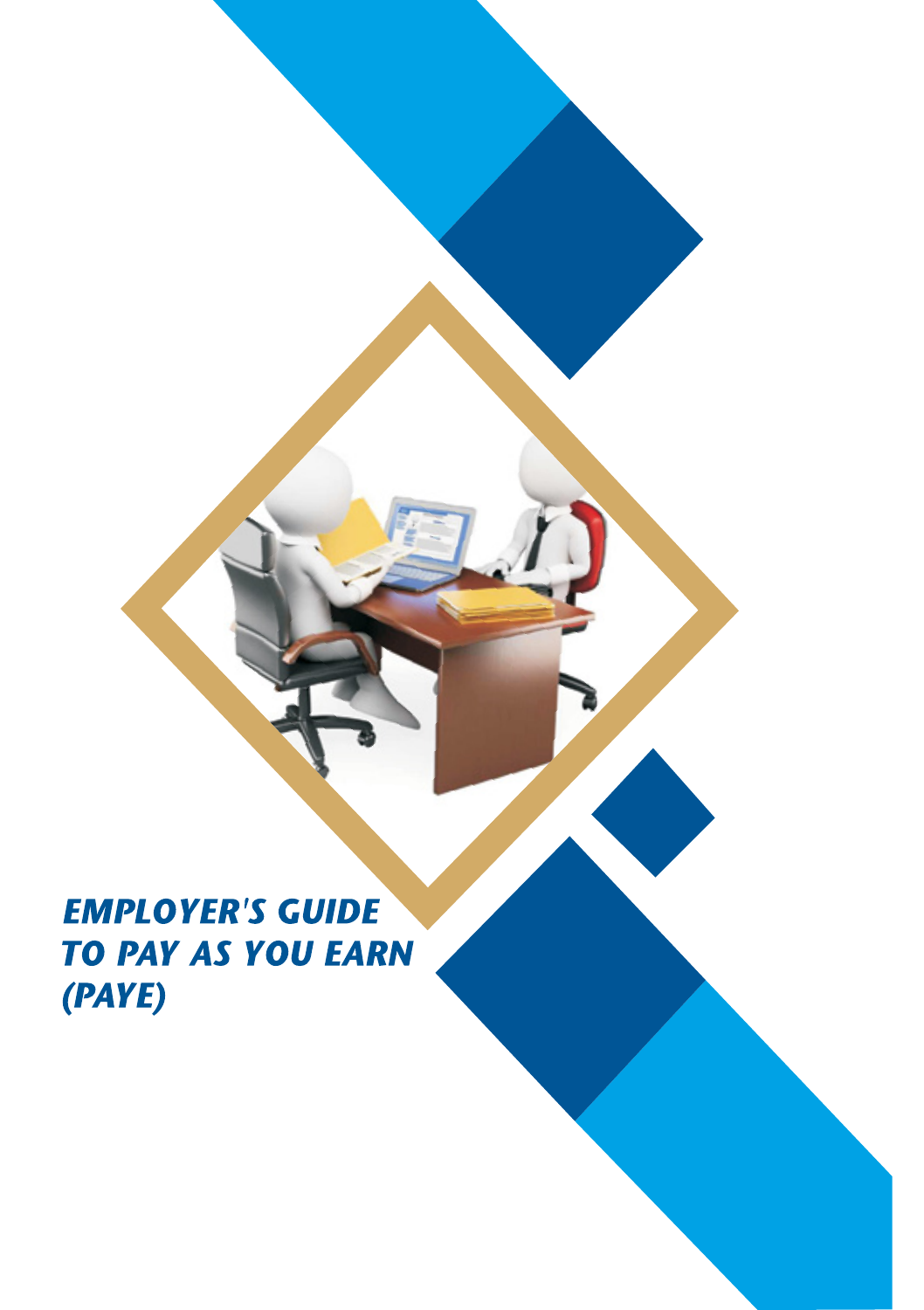## **CONTENTS**

## **1 GENERAL INFORMATION**

- 1.1 Purpose of this Guide
- 1.2 Scope of PAYE
- 1.3 Employer's duty to deduct tax
- 1.4 Employers duty to deduct Skills development levy

### **2 EMOLUMENTS**

- 2.1 Chargeable emoluments
- 2.2 Exempt emoluments

### **3 TAX FREE EMOLUMENTS AND PENSION CONTRIBUTIONS**

- 3.1 Tax Free Emoluments
- 3.2 Pension Contributions

### **4 HOW THE PAYE SYSTEM WORKS**

- 4.1 Tax Tables general
- 4.2 Monthly Tables
- 4.3 Daily Tables Casual Employees
- 4.4 Tax Credit<br>4.5 Terms used
- Terms used

#### **5 USING THE TAX TABLES**

- 5.1 Using Cumulative Tables<br>5.2 Using Daily Tables
- 5.2 Using Daily Tables<br>5.3 Month 1 basis
- Month 1 basis
- 5.4 Irregular Payment Periods
- 5.5 Payments in addition to basic salary or wages
- 5.6 Multiple Employment Part time Employees
- 5.7 Payments made after employment ceases

## **6 NEW EMPLOYEES, LEAVERS AND ABSENCES**

- 6.1 New Employees
- 6.2 Leavers
- 6.3 Refunds during periods of absence from work and unemployment
- 6.4 Death of an Employee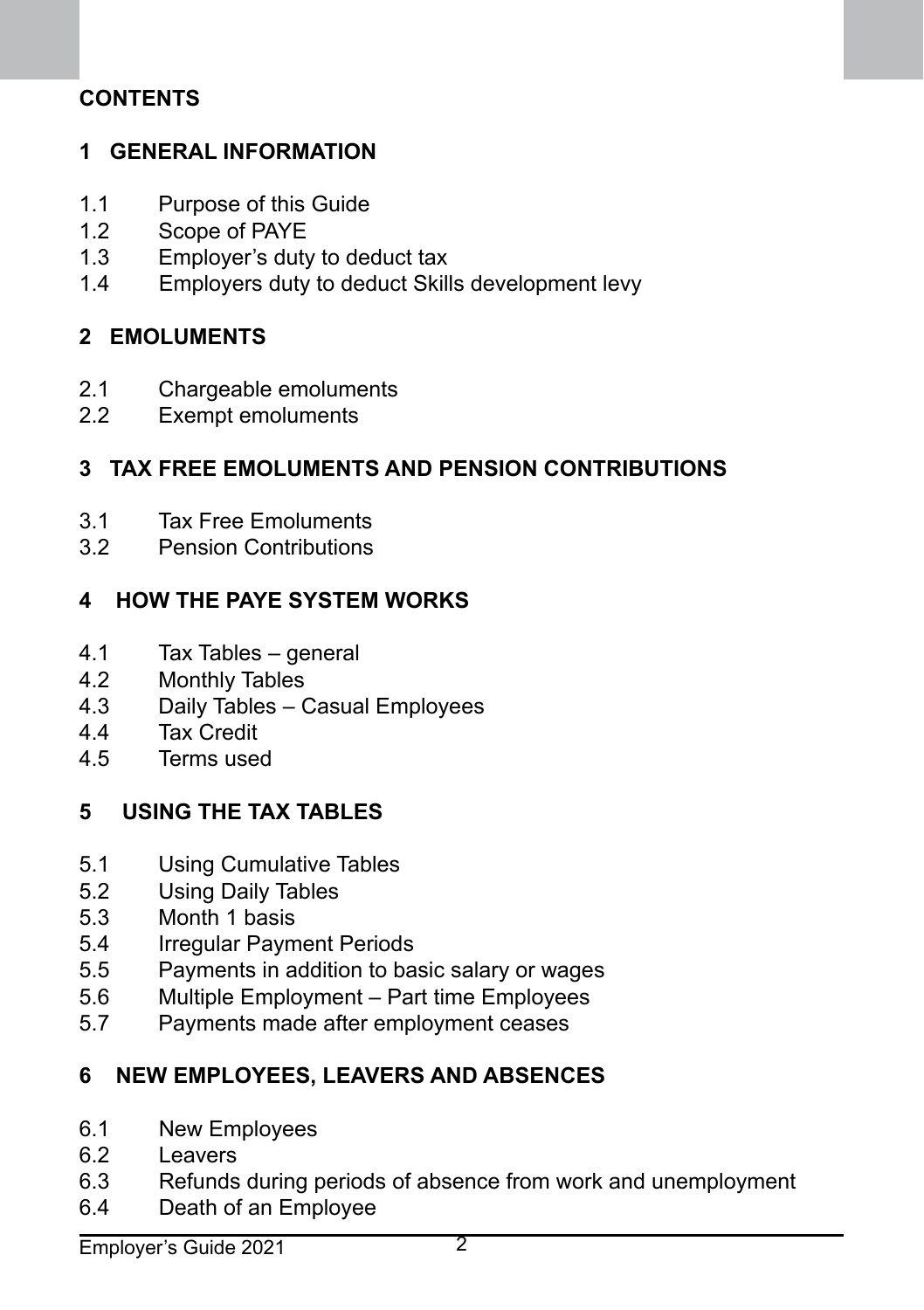# **7 PAYMENTS ON CESSATION OF EMPLOYMENT**

- 7.1 Introduction
- 7.2 Leavers<br>7.3 Tax treat
- Tax treatment of lumpsum payments made on Medical discharge
- 7.4 Exempt Amount

## **8 PAYMENTS ON CESSATION OF EMPLOYMENT**

- 8.1 Deduction of Tax
- 8.2 Date of payment
- 8.3 Pay slips
- 8.4 Remittance of tax<br>8.5 Refunds exceedin
- 8.5 Refunds exceeding deductions and excess deductions<br>8.6 Assessment of employee
- Assessment of employee

## **9 FAILURE TO OPERATE PAYE AND LATE PAYMENTS**

- 9.1 Failure to operate PAYE
- 9.2 Late Submissions
- 9.3 Fraud, Willful Default or Negligence

## **10 RECORDS AND INSPECTION**

- 10.1 Records
- 10.2 Inspection

## **11 SPECIAL CASES**

- 11.1 Succession and Employer's death<br>11.2 Agreements for Service Charges
- 11.2 Agreements for Service Charges<br>11.3 Direct Collections/Direct Paymen
- 11.3 Direct Collections/Direct Payments<br>11.4 Employers with a number of paying
- Employers with a number of paying points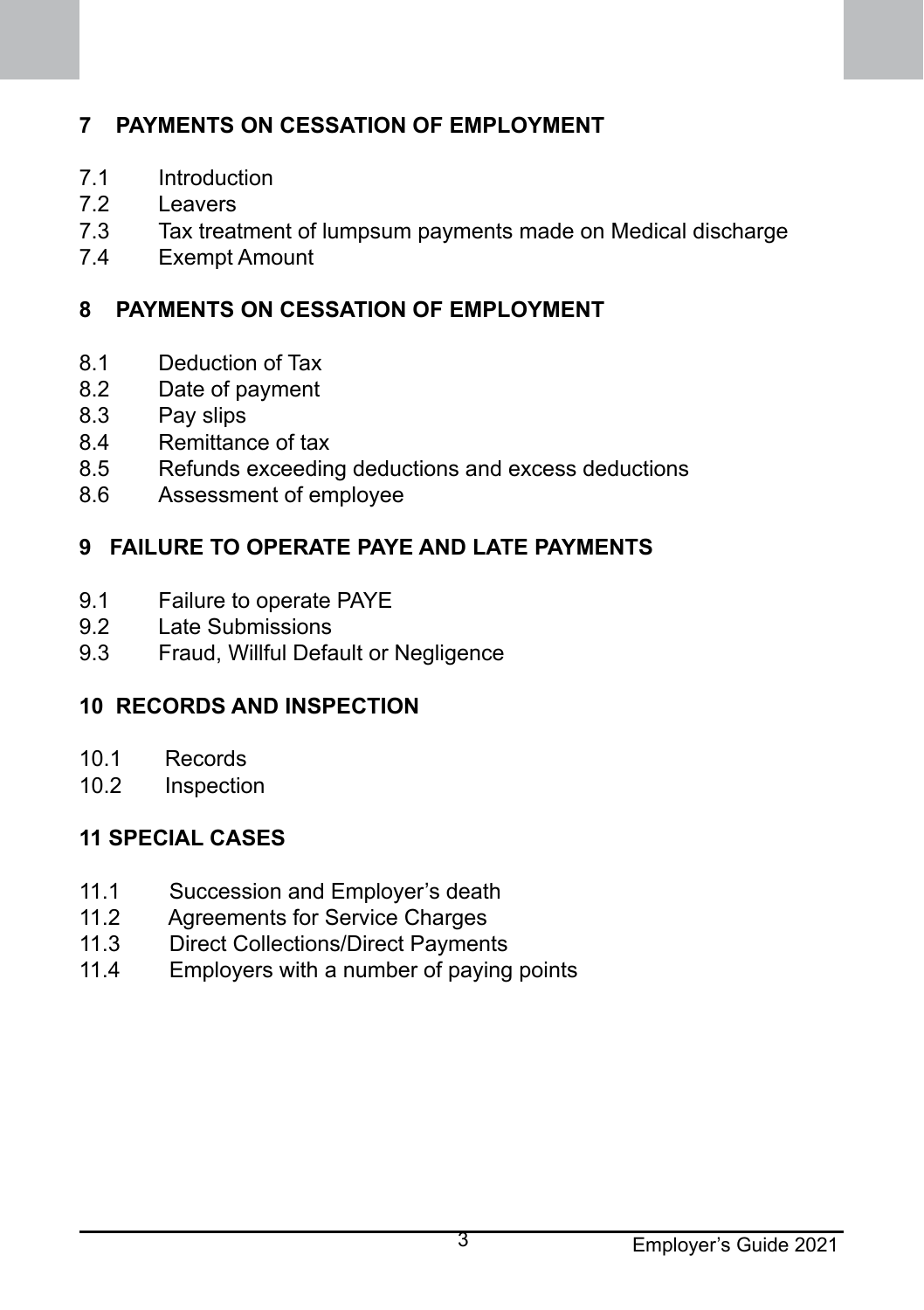## **CHAPTER 1 – GENERAL INFORMATION**

## **1.1 PURPOSE OF THIS GUIDE**

The purpose of this guide is to explain the PAY AS YOU EARN (PAYE) system and assist employers and Pay – Roll Accountants with various points (not necessarily covered by Practice Notes), which provide information on changes in tax legislation which occur from time to time, usually following the annual budget.

Practice Notes detail the Zambia Revenue Authority's (ZRA) interpretation of changes in tax laws. It is important for employers to obtain a copy of all Practice Notes from the nearest ZRA offices, or the Client Service Centers at Revenue House – Lusaka, or Kitwe office and from any ZRA Provincial Office.

The operation of PAYE is based on the Income Tax (Pay As You Earn) Regulations, 2014. Copies of the Regulations can be purchased from Government Printers. References in this guide are, (unless otherwise stated), to the PAYE Regulations and references to the Income Tax Act (ITA) Cap.323.

This guide has no binding force and does not affect a taxpayer's rights of objection or appeal.

## **1.2 SCOPE OF PAY AS YOU EARN (PAYE)**

The Pay As You Earn system of deducting tax from salaries and wages applies to all offices and employments.

Tax under PAYE is to be deducted not only from monthly and weekly payments but also from daily, annual or irregular payments. PAYE applies to casual employees as well as full time workers.

Tax is to be deducted from all emoluments paid to an employee. The term "emoluments" includes salaries and wages, overtime payments, bonuses, profit sharing, fees, leave pay, commissions, allowances and cash benefits (S.2. ITA) Unless specifically exempted by the ITA, e.g. subsistence allowances (which are supposed to be a reimbursement of expenses incurred by employees on duty outside a station).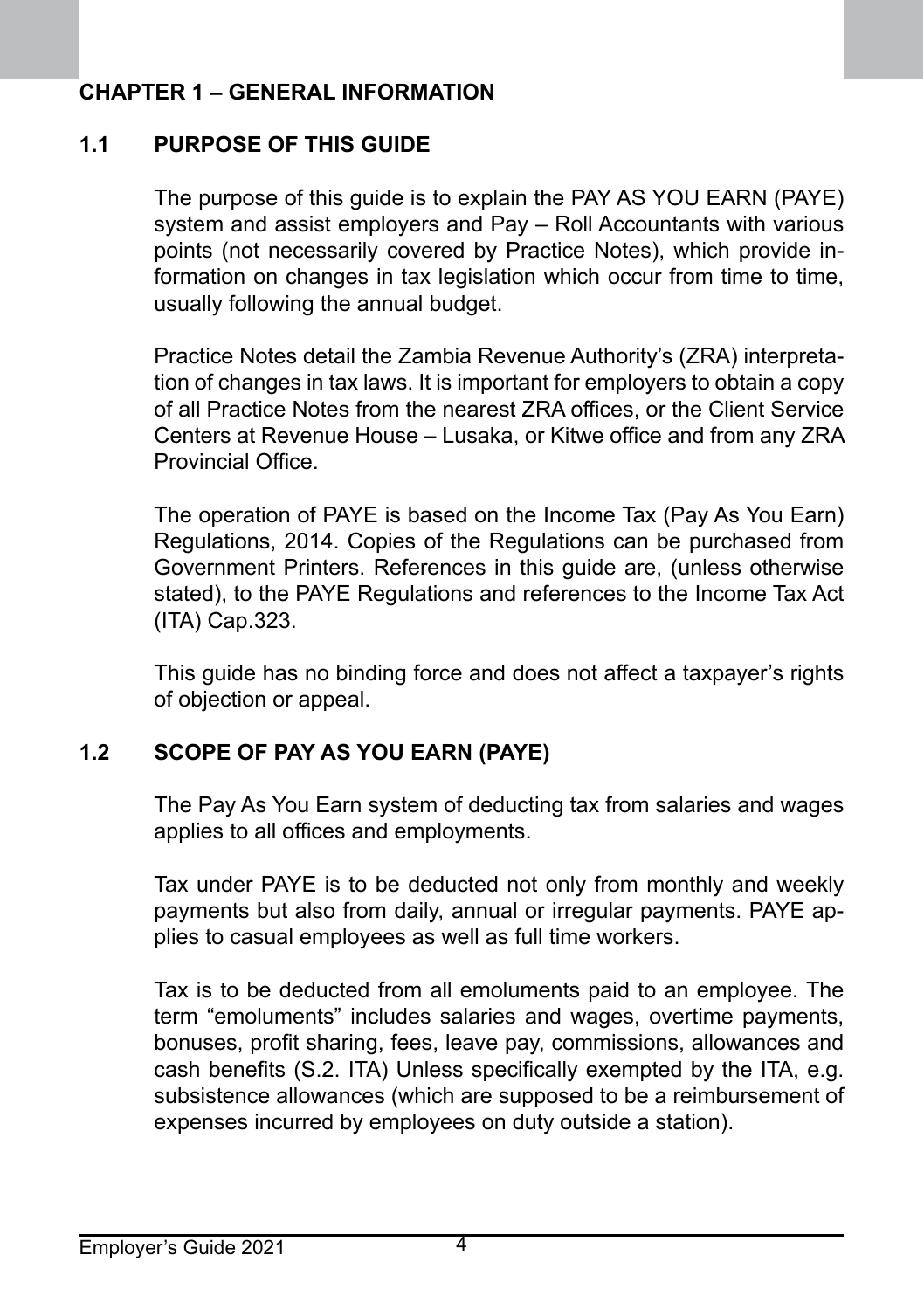# **1.3 EMPLOYER'S DUTY TO DEDUCT TAX**

It is the duty of the employer to deduct tax from payments of emoluments to his employees, whether or not he has been directed to do so by ZRA. All employers are under an obligation to operate PAYE.

The employer is wholly liable for the payment of any tax not deducted or under deducted due to non – operation, or incorrect operation of PAYE.

### **1.4 EMPLOYERS DUTY TO REMIT SKILLS DEVELOPMENT LEVY**

 With effect from 1st January, 2017 Act number 46 of 2016 provides for a zero point five percent (0.5%) levy on the gross emoluments payable by an employer to the employee. The Skills Development Levy shall be borne by the employer and it shall not be deducted from the employees' emoluments.

 The levy is due in the same month in which the emolument is paid or becomes payable. However, the levy may be remitted to the Zambia Revenue Authority not later than the 10th day of the month following the month in which the levy becomes payable.

Employers that are already registered for PAYE do not need to register separately for the levy. Accounting for the levy and submission of returns will be done at the same time as the PAYE and on the same return.

Penalties are chargeable under the Income Tax Act (ITA) on any employer who fails to comply with the PAYE regulations.

The employer's responsibility under these regulations does not end with the deduction. The tax deducted must be remitted to ZRA by the 10th of the following month (Income Tax (Amendment) Act No. 45 of 2016). If tax is not remitted on time, a penalty of 5% per month of the unpaid amount is chargeable under the Income Tax Act (S.71 (3), ITA) and interest is chargeable at 2% above the Bank of Zambia discount rate (S. 78A, ITA). This is recoverable from the employer.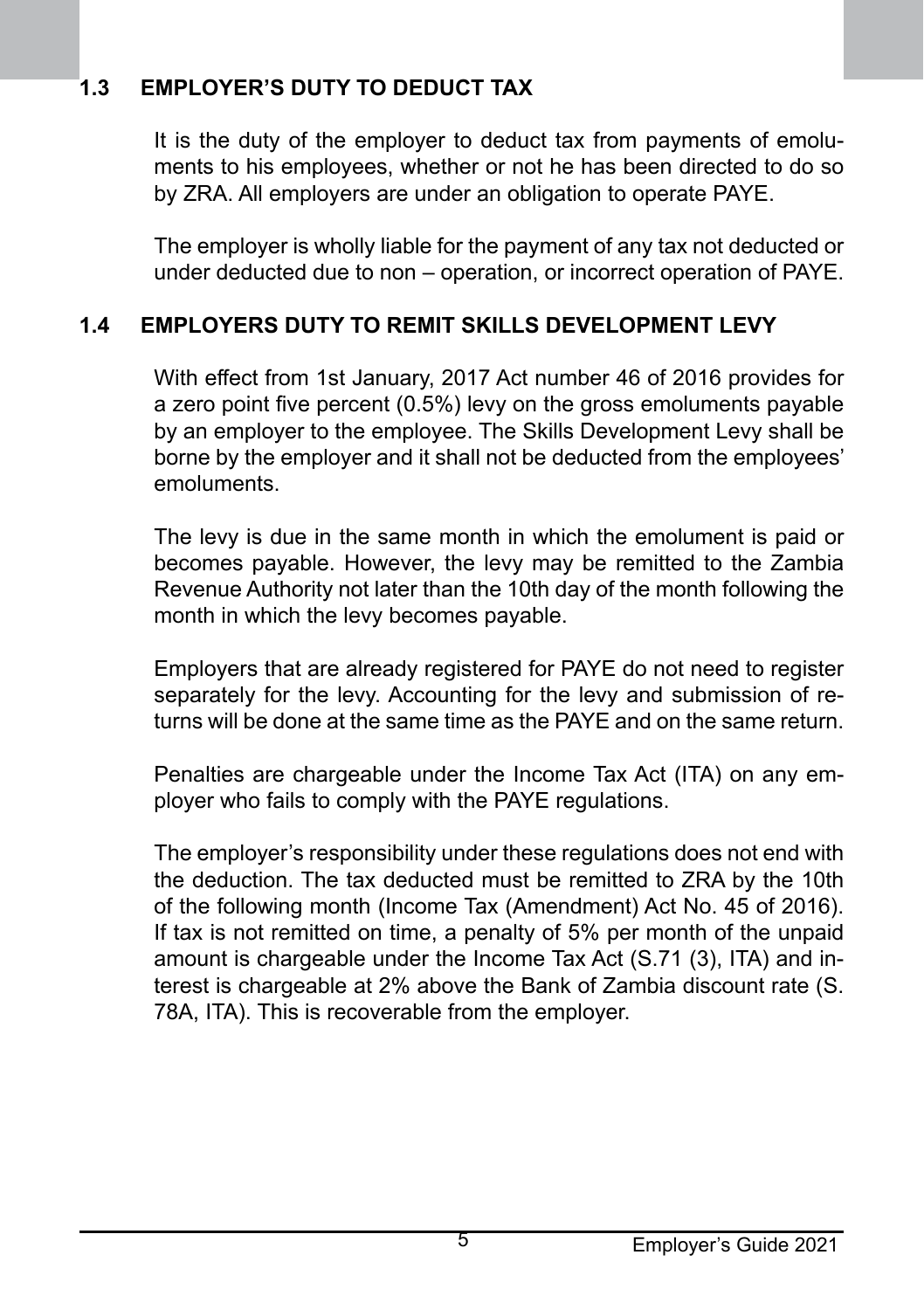## **CHAPTER 2 – EMOLUMENTS**

#### **2.1 CHARGEABLE EMOLUMENTS**

Chargeable Emoluments for PAYE purposes means emoluments from an employee's employment that are chargeable to income tax, but does not include any amount which is exempt from income tax.

Such emoluments include: salaries, wages, overtime or leave pay, commission, fee, bonus, any benefit, advantage or allowance (excluding non – money fringe benefits), and payments on taking up or leaving employment. (S.2, ITA). In addition, all employees' liabilities borne by the employer and all other payments made by the employer to the employee in respect of that employment form part of his chargeable emoluments.

Certain other payments fall within the definition of chargeable emoluments. For details see Chapter 7.

If you are in doubt whether a particular item should be treated as a chargeable emolument and consequently tax deducted, contact your local ZRA Office or the Customer Care Services in Lusaka for guidance.

#### **2.2 EMOLUMENTS THAT ARE NOT SUBJECT TO PAYE.**

The following emoluments are exempt or otherwise not chargeable to income tax and, consequently need not be included in the chargeable emoluments from which PAYE tax is to be deducted: -

#### **Ex** – gratia Payments.

A voluntary, non – contractual, non – obligatory payment made by an employer to spouse, child or dependant of a deceased employee is exempt (Para.7 (t), Second Schedule, ITA).

#### **• Medical Expenses.**

Medical Expenses paid or incurred by an employer on behalf of an employee or refunds of actual medical expenses incurred by an employee are exempt (S.1. # 104 of 1996).

*Medical allowances, however, are taxable and should be included in chargeable emoluments.*

## **• Accommodation provided by employer.**

In the case of free residential accommodation provided by an em-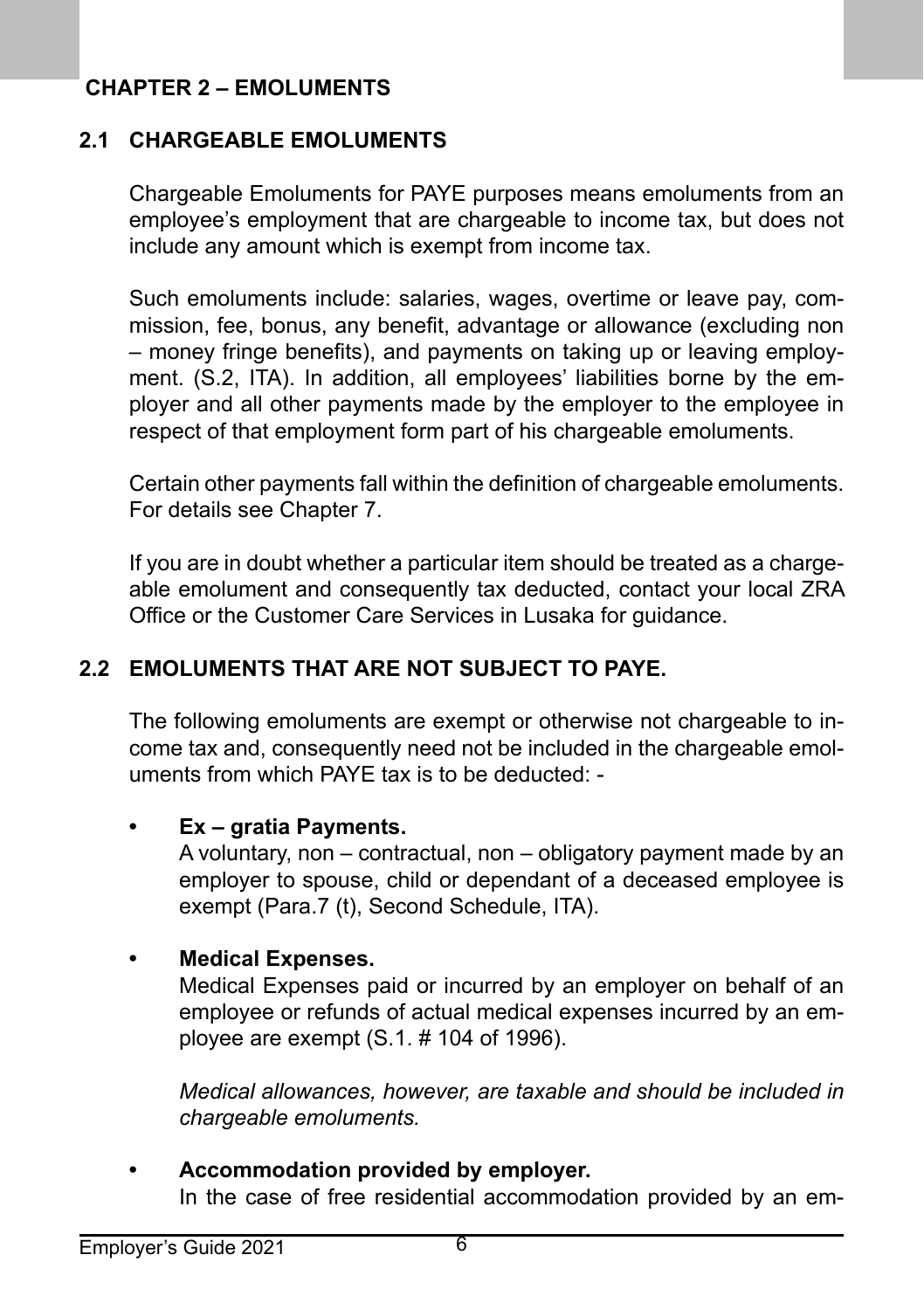ployer in a house owned or leased by the employer, the cost to be disallowed in the employer's tax computation is 30% of the taxable income paid to the employee. Payments for utilities such as electricity, telephones, water bills, security and similar payments are not included in the meaning of free residential accommodation.

#### **NOTE:**

Leasing in this part is in respect of amounts which cannot be converted into money's worth. Any other lease which is convertible into money's worth is taxable under PAYE.

### **Personal to Holder Vehicles.**

In the case of the provision of motor vehicles to employees on a personal-to-holder basis, the benefit to be disallowed in the employer's tax computation is as follows:

- (I) Engine capacity of motor vehicle
	- □ 2800cc and above K40,000.00 per annum
	- □ 1800cc and below 2800cc K30,000.00 per annum
	- □ Below 1800cc K18,000.00 per annum

A personal-to-holder vehicle means a vehicle provided to an employee for both business and personal use and usually involves payment by the employer of all the expenses associated with the running and maintenance of the vehicle.

#### **Funeral Expenses.**

Funeral expenses paid or incurred by an employer on behalf of an employee are exempt (S.1. # 104 of 1996).

#### **• Sitting Allowances for Councilors.**

Payments by Local Authorities to councilors as sitting allowance are exempt (paragraph 7(s) Second Schedule, ITA).

#### **Labour Day Awards**

Labour Day Awards paid to employees either in cash or in kind are non – taxable.

*Note that all allowances and payments are taxable unless, specifically exempted by legislation.*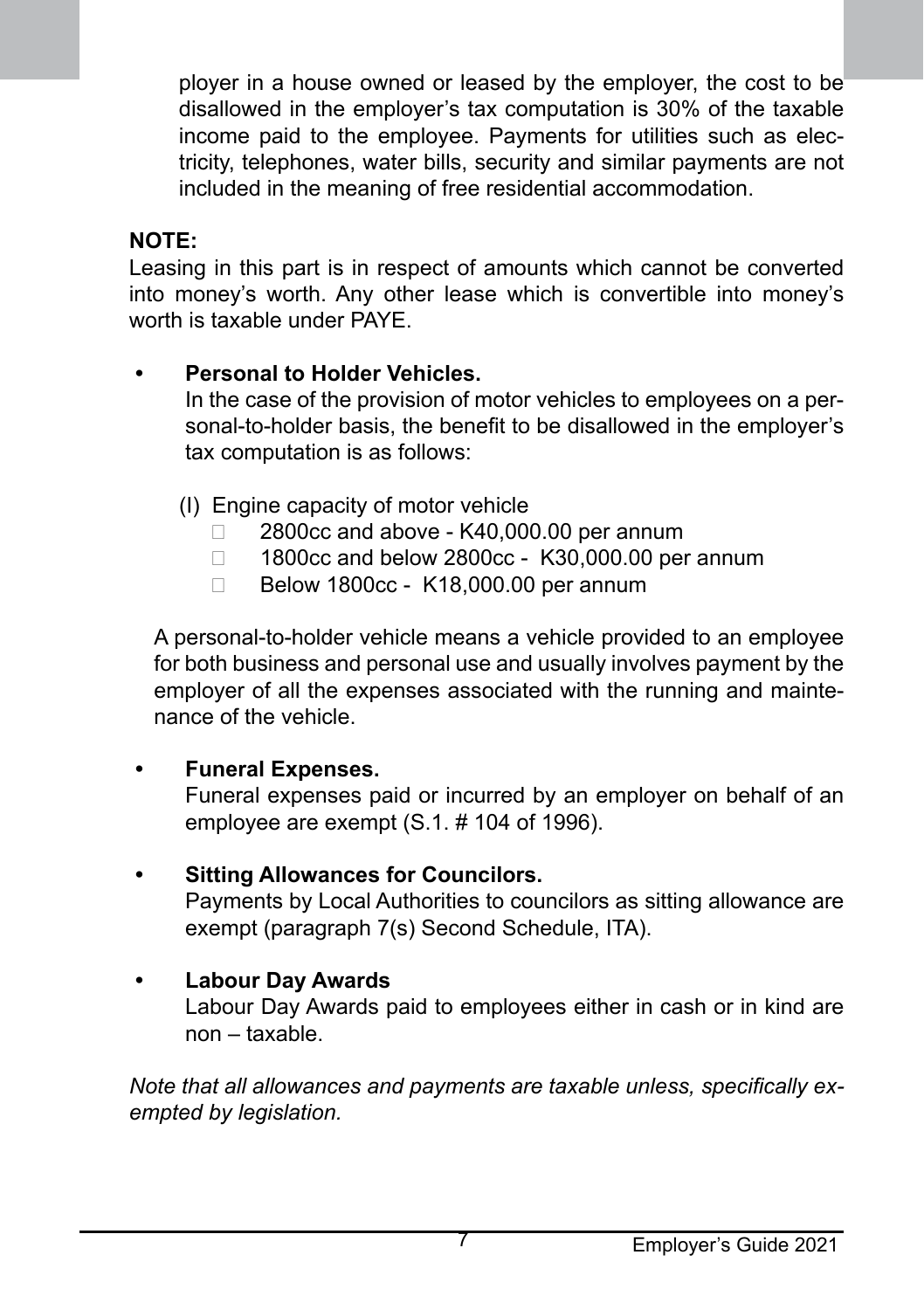## **CHAPTER 3**

#### **TAX FREE EMOLUMENTS AND PENSION CONTRIBUTIONS.**

#### **3.1 TAX FREE EMOLUMENT**

Sometimes, an employer will enter into an agreement with an employee to pay a specified sum "free of tax" or "after deduction of tax". This means, in effect, that the employer has agreed to bear on the employee's behalf, any tax chargeable in respect of payments made under the agreement.

The PAYE Regulations indicate that where such arrangements are made the employer must account for an amount of tax on a gross payment that would, after the deduction of tax in accordance with the regulations, leave a net amount equal to the amount actually paid to the employee under agreement.

Any employer entering any such agreement with an employee is obliged to notify the Commissioner General of the details of the agreement within 14 days of the beginning of the charge year or the commencement of the employment in question.

#### **It should be noted that:-**

- It is the employer's responsibility to make sure that the employee understands and agrees with the terms under which payments are made "free of tax".
- Payments made "free of tax" can increase costs as there are extra PAYE duties involved. Remember the tax due is worked out by reference to the "gross emoluments", not the amount the employee is actually paid. It is the employer's responsibility to work out the "gross emoluments".

#### **3.2 PENSION CONTRIBUTIONS**

Effective 1st January 2018, it is no longer necessary to deduct the allowable pension contribution before arriving at chargeable/taxable pay. This applies to all employees who contribute to an approved Pension Fund or funds, including National Pensions Scheme Authority (NAPSA).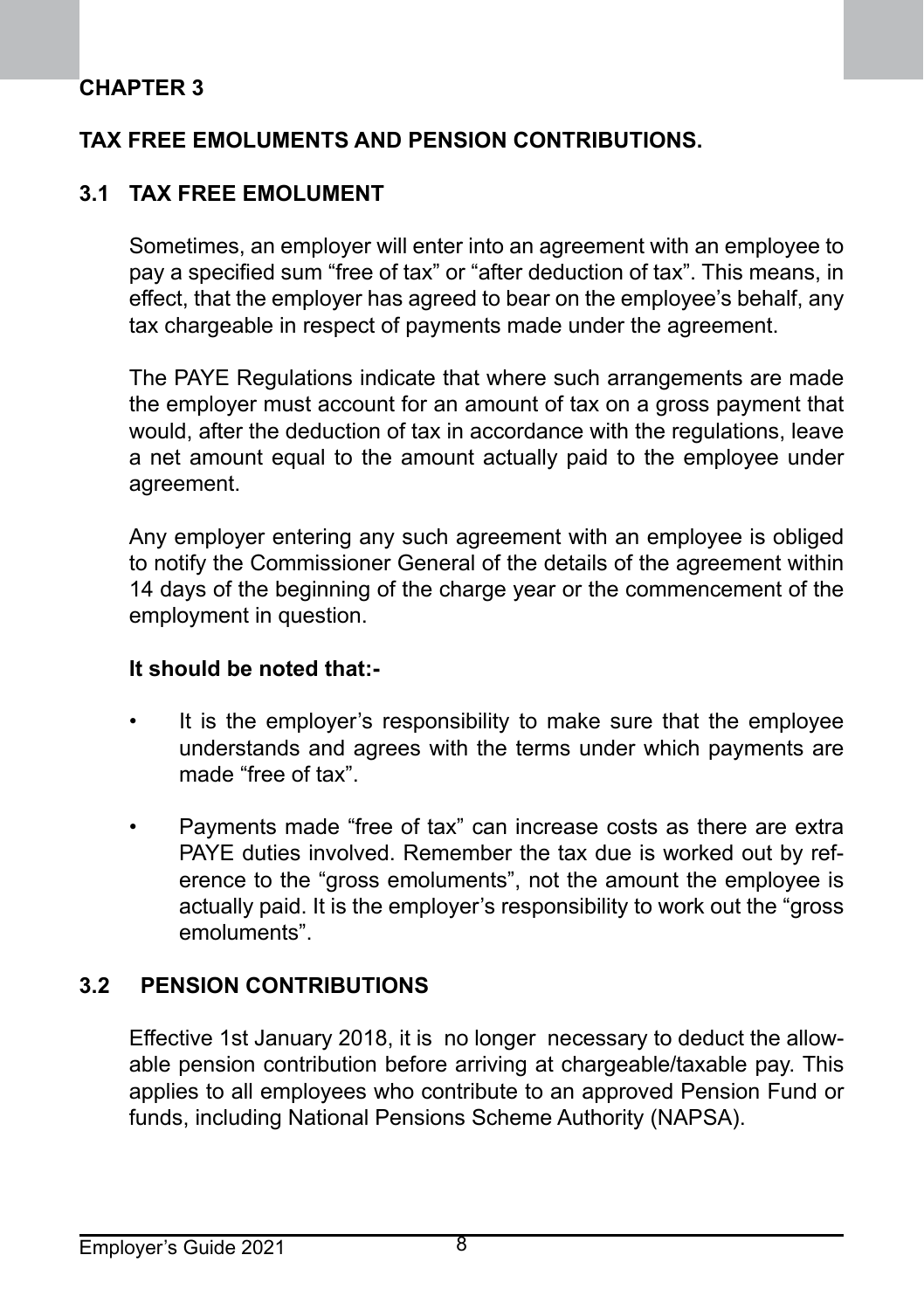### **CHAPTER 4 – HOW THE PAYE SYSTEM WORKS**

### **4.1 TAX TABLES – GENERAL**

Tables are provided by ZRA for use by employers to work out how much PAYE tax is to be deducted or repaid from chargeable emoluments. The tables contain instructions on how they should be used.

There are two sets of tables: -

#### **Monthly Tables**

These are to be used for all employees who are paid at intervals of not less than a month.

#### **Daily Tables**

These are to be used for casual employees. A casual employee is any employee whose terms/conditions of employment provide for his payment at the end of each day and who is engaged for a period of not more than six months (Employment Act).

#### **4.2 MONTHLY TABLES**

The Monthly Tables are divided into two parts. Table A shows the tax rates to be used in arriving at the tax to be deducted or repaid. Table B shows how to calculate tax due by reference to chargeable emoluments paid.

To illustrate how the tables work, take the simple example of a monthly paid worker, employed from the beginning of the tax year, whose chargeable emoluments are K 15,000.00 per month and is being paid for the month of April, 2021. The pay for the months of January to March, inclusive, totaled is K 45,000.00 from which tax of K11,602.50 (cumulatively calculated using tables) has been calculated.

When paid K 15, 000.00 in April, 2021 the cumulative chargeable emoluments amount to K 60,000.00. Table B for April, 2021 indicates the cumulative on this amount computed as follows:

| Chargeable cumulative amount<br>Highest chargeable amount in table B | 60,000.00<br>38,435.00 |
|----------------------------------------------------------------------|------------------------|
| Difference to be taxed $@37.5\%$                                     | 21.565.00              |
| Tax on the difference $\omega$ 37.5%                                 | 8.086.88               |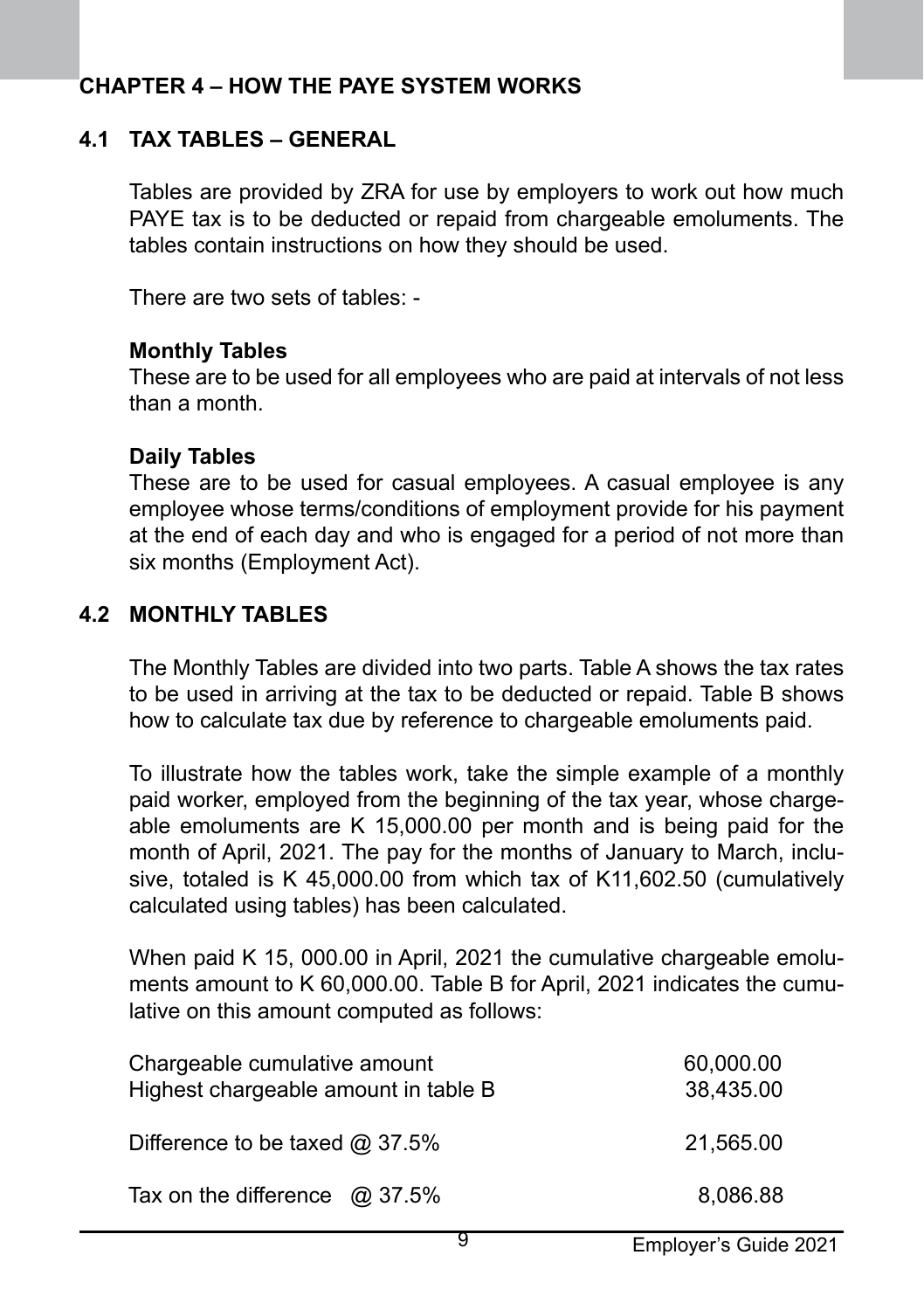| Add: Tax on K 38,435.00 per table B<br>Total cumulative tax as at end of April 2021 | 7,383.13<br>15,470.01 |
|-------------------------------------------------------------------------------------|-----------------------|
| Less: Already deducted (sum) as @ end of March, 2021                                | (K11,602.50)          |
| Amount to be deducted from April, 2021 payment                                      | 3.867.51              |

#### **4.3 DAILY TABLES – CASUAL EMPLOYEES**

These are for taxation of casual employees. Where a worker is paid daily, the tax payable is arrived at by simply finding the tax payable for the particular amount paid. Where the payment period is 2, 3 or 4 days, the payment made is divided by 2, 3 or 4 respectively, the tax due is calculated by reference to the table and amount then multiplied by 2, 3 or 4, to arrive at the tax to be deducted.

It should be remembered that a Casual Employee is any employee the terms of whose employment provide for his payment at the end of each day and who is engaged for a period of not more than six months.

#### **4.4 TAX CREDIT**

Persons in employment and are differently abled, are entitled to a tax credit of K500 per month or K6,000 for 2021 charge year.

In order to qualify for the tax credit the individual should be a member of the Zambia Agency for Persons with Disabilities

The granting of the tax credit to the persons who are differently abled should not give rise to the repayment of tax.

#### **4.5 TERMS USED**

In operating PAYE, reference is sometimes made to an income tax year, month or week. The income tax year, or charge year, runs from 1st January to 31st December, e.g. the income tax year 2021 runs from 1st January 2021 to 31st December 2021.

**"Income tax month"** - refers to the calendar month, starting with January as month 1, February as month 2 etc.

**"Income tax Week"** – refers to 7 days commencing 1st January as week 1, the seven days commencing 8th January as week 2 etc.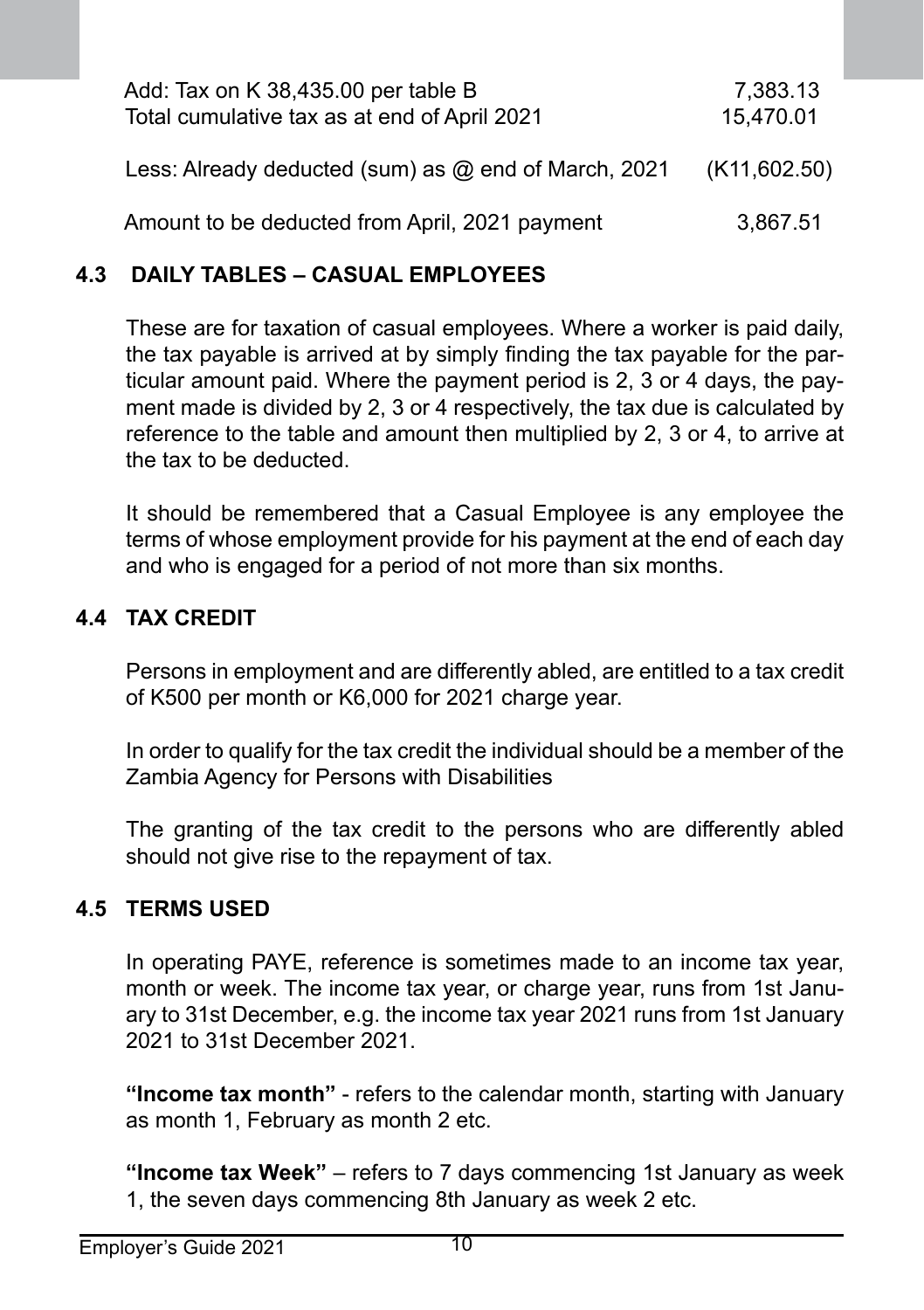## **CHAPTER 5 – USING THE TAX TABLES**

## **5.1 USING THE MONTHLY TAX TABLES**

A common situation for most employers will be the calculation of PAYE tax for monthly paid employees that have been employed since the beginning of the charge year (1st January) or who have started since 1st January and have produced a certificate of cumulative pay and tax (form IT/P13  $(2)$ ).

For such employees the calculation of tax is straightforward.

- Chargeable emoluments for the month are calculated.
- Cumulative chargeable emoluments for the year are then calculated by adding the monthly emoluments to total chargeable emoluments paid (in the current and any previous employments) since the beginning of the charge year.
- The total tax due on the cumulative chargeable emoluments, before tax credit, is calculated using table B for the month during which the pay day falls.
- The total tax due after tax credit is calculated using table A for the month during which the pay day falls.
- Tax deducted in the charge year to date is deducted from the total tax due.
- The difference is the tax to be deducted from pay or refunded to employee.

## **5.2 USING THE DAILY TAX TABLES**

Where the employee is a casual employee, the Daily Tax Tables are to be used.

## **5.3 MONTH 1 BASIS**

In some situations, for instance, a new employee starts part-way through the charge year but does not produce a certificate (form P13 (2)) of pay and tax deducted from his previous employer, the cumulative tables are not to be used. Instead the tables are used as if each pay day was within the month of January. This is known as the "month 1 basis". The cumulative tables may be used when an employee commences work on 1st January, but **month 1 basis** is to apply where the employee starts part – way through the year but was not previously employed in that charge year.

ZRA may ask for month 1 basis to apply in other situations where the cumulative basis is inappropriate, for instance, where an employee becomes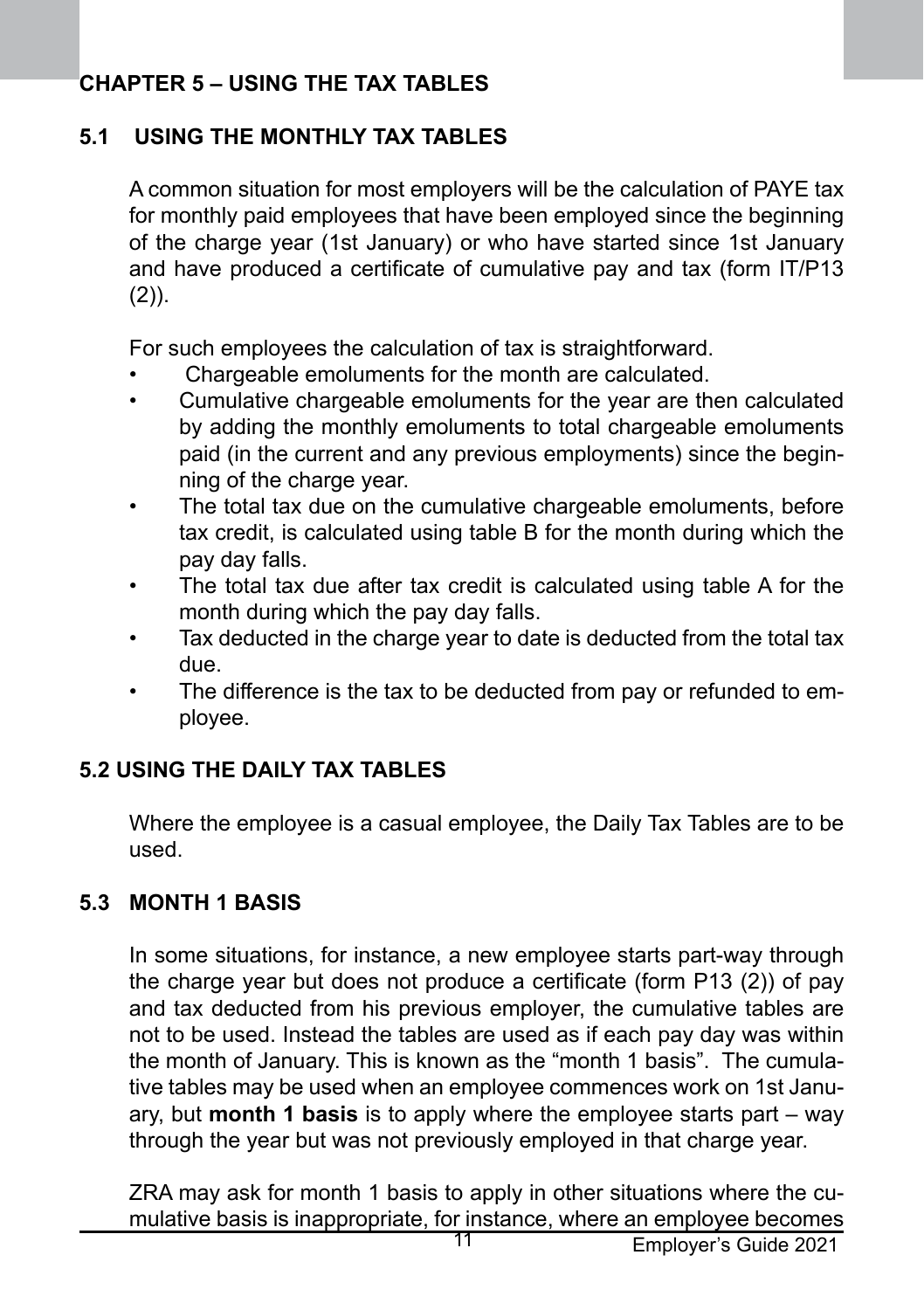resident in Zambia part – way through a charge year. In this case, the employee is only entitled to a fraction of annual tax credit, so the cumulative tables would give a wrong result.

Where an employee starts employment for the first time in a charge year. or has not worked since a previous charge year then, strictly, month 1 basis should apply. However, ZRA will consider, on application by the employee, applying the cumulative basis in appropriate cases.

## **5.4 IRREGULAR PAYMENT PERIODS**

Some employees may be paid quarterly, half – yearly, annually or at some other interval, greater than one month. In these situations the tables are to be used as follows:

- If payment is once a year, use the December table for the charge year in which payment is made.
- If payment is half yearly, use the table for June for the first payment and for December for the second payment.
- If payment is quarterly, use the table for the last month in the quarter of the year in which the payment is made.
- In any other case use the table for the month in which payment is made.

## **5.5 PAYMENTS IN ADDITION TO BASIC SALARY OR WAGES.**

Employers will sometimes make payments in addition to an employee's basic salary or wages on a day that is not the employee's regular pay day, for example, a quarterly bonus paid on a day other than a regular pay day.

The tax to be deducted from such payments is to be calculated by:-

- Working out how much tax will be deducted from the employee's next payment of basic salary or wages.
- Working out how much tax would be deducted from the next payment of basic salary or wages if the additional payments made were added to the basic salary or wage.
- The tax deductible is the difference between the two figures.

For example, suppose an employee is paid a regular salary of K9, 000.00 per month and a quarterly bonus of K1, 000.00 is paid on 5th April, 2021. How much tax should be deducted from the bonus payment?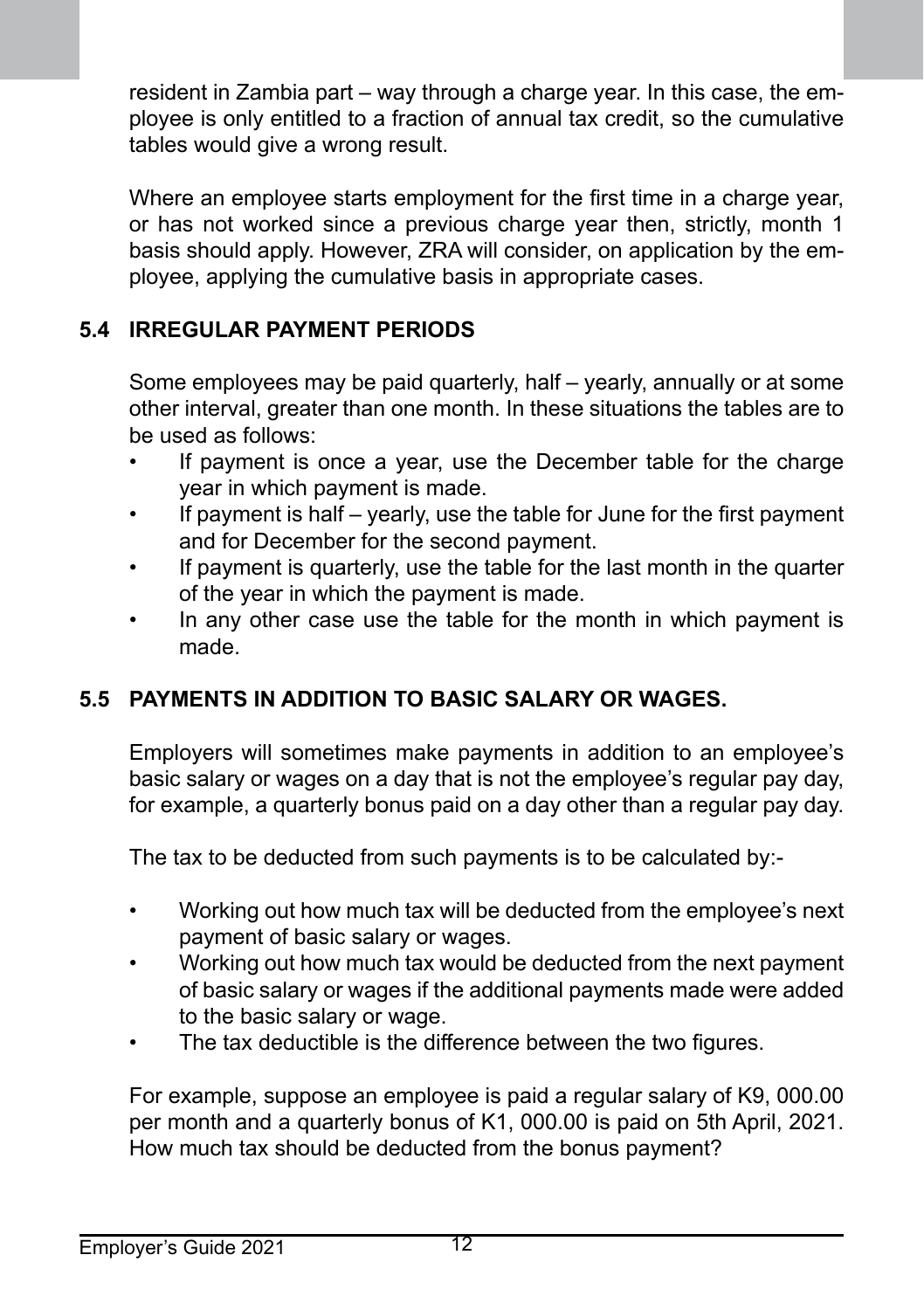| Monthly Salary                     |         |          | 9,000.00  |
|------------------------------------|---------|----------|-----------|
| <b>Bonus Pav</b>                   |         |          | 1,000.00  |
| <b>Gross Pay</b>                   |         |          | 10,000.00 |
| Napsa-Allowable                    |         |          |           |
| Taxable Pay                        |         |          | 10,000.00 |
| Tax on-Salary as per tax table (A) |         | 1,617.50 |           |
| Tax on-Bonus at 37.5% (B)          |         | 375.00   |           |
| <b>Total Tax-PAYE</b>              | $(A+B)$ |          | 1,992.50  |
| Net Pay                            |         |          | 8.007.50  |

The tax tables indicate that **K1, 617.50** will be deducted from the basic salary of K9, 000.00 payable at the end of April. If the K 1, 000.00 bonus was also paid at the end of April, the tax to be deducted, calculated by using the tables, would be **K1,992.50**. The tax to be deducted on making the bonus payment on 5th April is thus K1,992.50 – K1,617.50 = **K375.00**

# **5.6 MULTIPLE EMPLOYMENTS – PART-TIME EMPLOYEES.**

The term **"part – time"** has a special meaning for PAYE purposes that is different from the normal meaning of the phrase.

Where an employee has only one employment, that employment is not regarded as part – time, whatever the number of hours of employment. However, where an employee obtains other employment, the second and any subsequent employments are, for PAYE purposes, regarded as part – time.

This means, for instance, if an employee is employed as a barman, 5 days a week from 20:00hrs to 24:00hrs, this employment is not regarded as part – time for PAYE purposes. If, whilst remaining employed as a barman in the evening, the employee also starts working as a driver, 6 days a week, from 07:00hrs to 17:00hrs, this second employment is, for PAYE purposes, regarded as part – time.

The significance of part – time employment is that tax is to be deducted at the maximum rate, that is, the highest marginal rate applicable to individuals for the charge year of payment (37.5% for 2021). No deduction is to be given for tax credit and no regard is taken of cumulative tax.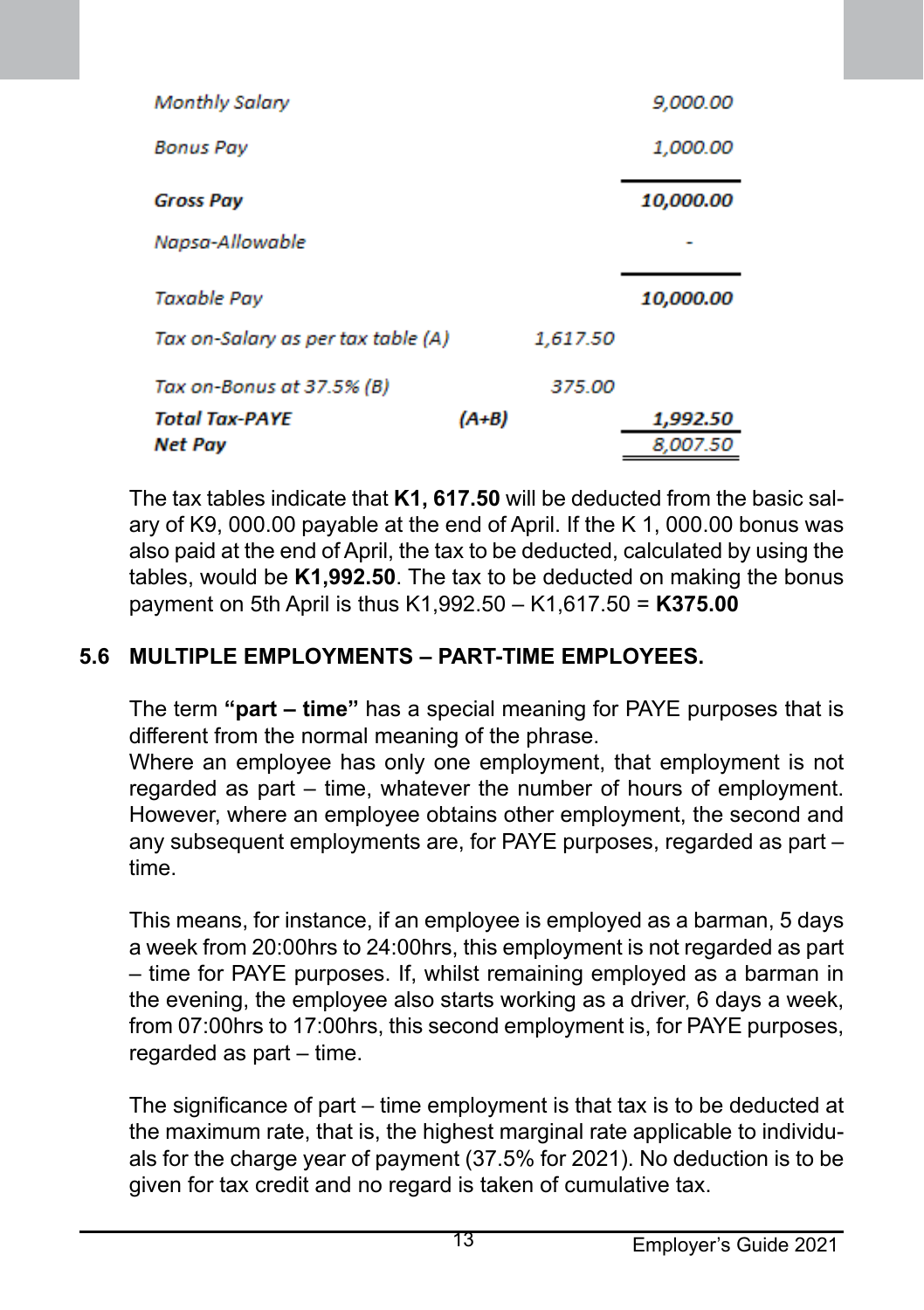ZRA recognizes that strict application of the rule that any second employment is to be regarded as part – time may sometimes result in too much tax being deducted. For instance, where wages from the first employment (the barman in the example above) are not high enough to bring the employee into the highest rate band then if the tax is deducted at the maximum rate from the part – time employment (the driver in the example above) the result will be an overpayment. In such circumstances, and **on application by the employer,** ZRA will consider where the wages from the second employment are high enough to take the highest rate band, deeming the first employment to be part – time, and the second full – time.

Within thirty days of starting a new job, an employee, other than a casual employee, must provide his employer with a written notice stating whether or not: -

- The current employment is the employee's only employment:
- The employee has another job that he started before the current employment; the employee has been employed before in the charge year; or
- The employee has not been employed before in the charge year.

# **CHAPTER 6 – NEW EMPLOYEES, LEAVERS AND ABSENCES**

## **6.1 NEW EMPLOYEES**

Where an employee, other than a casual employee, commences part – way through a charge year and has been previously employed in that charge year, he should be asked to produce part 2 of form ITF/P13, the certificate of pay and tax from his previous employer. Receipt of the certificate from the new employee will allow the employer to use the cumulative basis of deduction as details of cumulative pay and tax deduction will be available.

The new employer is to insert on the certificate the name and address of the employee and the start date. **The new employer is obliged to send a copy of the certificate to ZRA within 7 days.**

If the employee does not produce part 2 of form ITF/ P13, then month 1 basis of deduction, as described in section 5.3 above, must be applied.

If, exceptionally, on the first pay – day since taking on a new employee, the tax tables show that a refund in excess of K3,000.00 is due, the repayment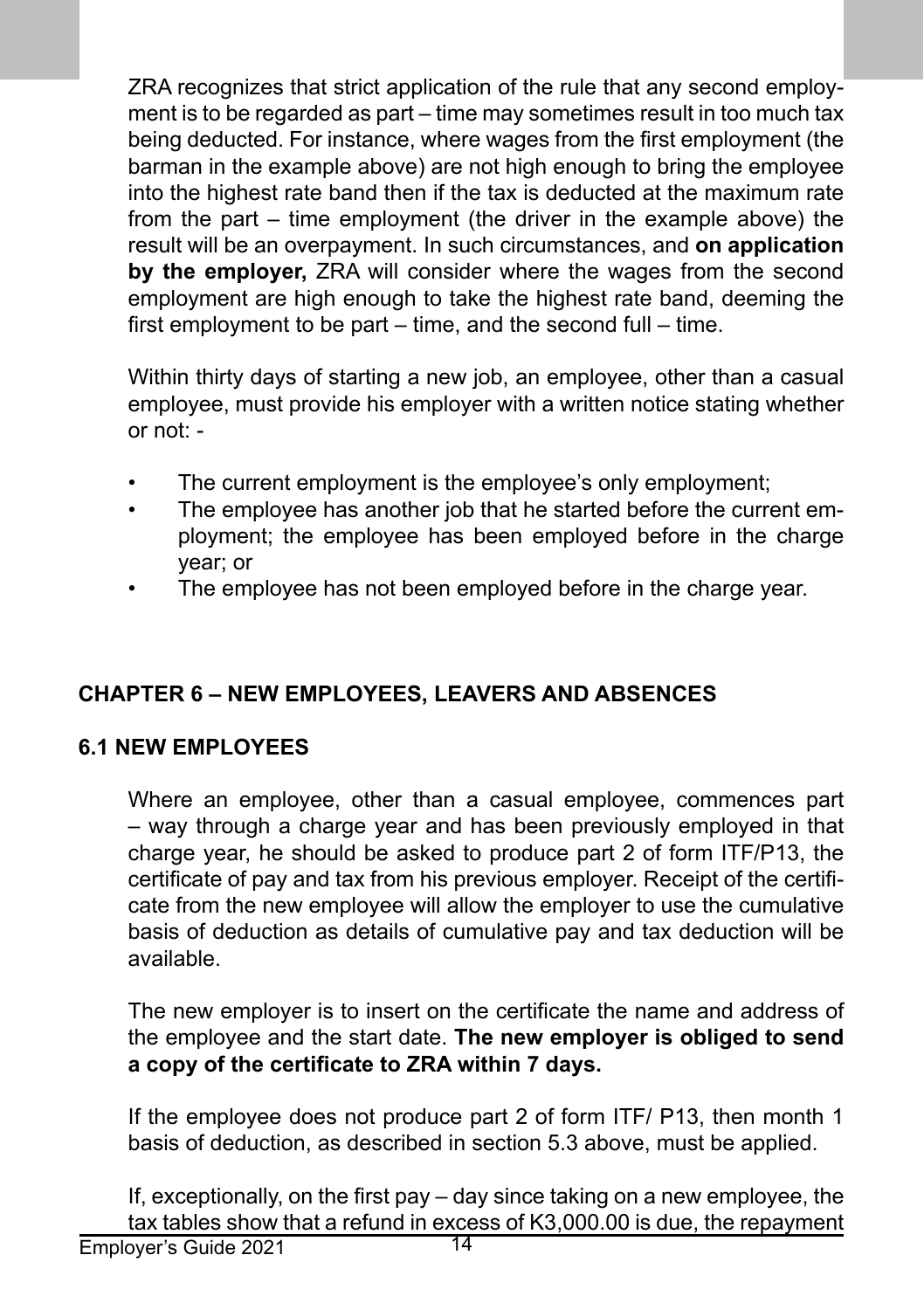is not to be made without the authority of ZRA.

Within thirty days of starting a new job, an employee, other than a casual employee, must provide his employer with a written notice stating whether or not:-

- The current employment is the employee's only employment:
- The employee has another job that he started before the current employment; the employee has been employed before in the charge year; or

### **The employee has not been employed before in the charge year.**

Where a new employee has not been in employment before in the charge year, and commences on 1st January, or has been previously employed but does not produce part 2 of form ITF/ P13, then the employer must immediately send form ITF/ P20 to ZRA.

## **6.2 LEAVERS**

Where an employee, not being a casual employee, leaves his job, the employer must prepare a certificate on form ITF/ P13. The form includes instructions for completion.

Part 1 of the certificate must be sent to ZRA within 5 days of cessation. Part 2 of the certificate shall be sent to the employee on leaving.

Employers should not provide duplicate forms of ITF/ P13.

### **6.3 REFUNDS DURING PERIODS OF ABSENCE FROM WORK AND UN-EMPLOYMENT.**

If a continuing employee is absent from work on pay day through sickness or suspension for example, and the tax tables show a refund is due, such refund may be made even if no emoluments are being paid to him on that pay – day.

An employee may, during periods of unemployment, apply to ZRA on form ITF/ P42, for a refund during each month the unemployment continues. The application form, ITF/ P42, shall include details of the total emoluments and net tax deducted to date.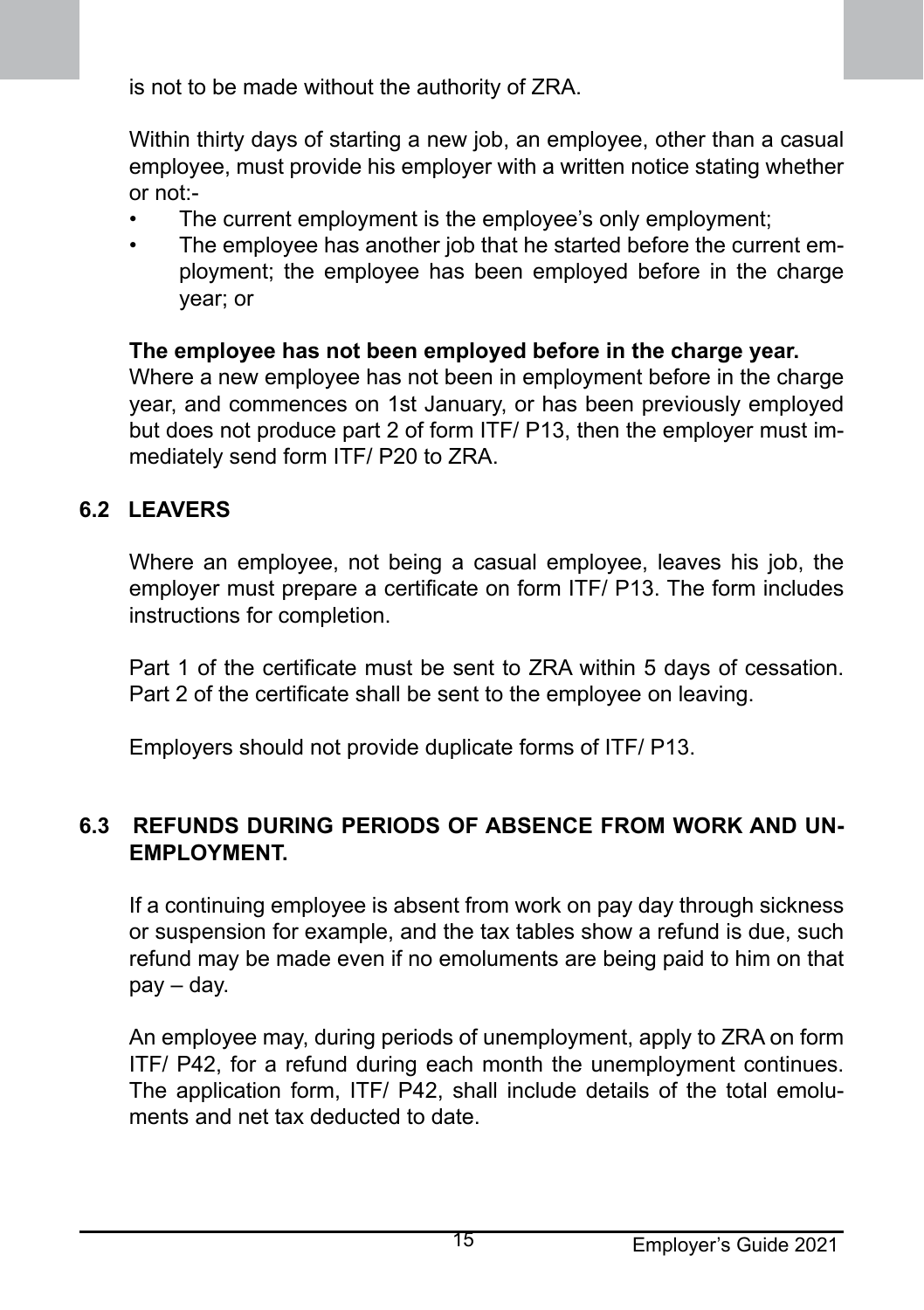# **6.4 DEATH OF AN EMPLOYEE**

When a serving employee dies, the employer must notify ZRA of the death within 7 days of paying outstanding emoluments due to the deceased. Such notification is to be by way of form ITF/ P13. Part 1 is to be sent to ZRA within 7 days of the final payment included on the certificate and part 2 is to be sent to the personal representatives of the deceased.

## **CHAPTER 7 – PAYMENTS ON CESSATION OF EMPLOYMENT**

#### **7.1 INTRODUCTION.**

When an employment terminates through an employee leaving or his death, an employer may make various payments, depending on the circumstances giving rise to the cessation.

The employment may, for example, cease due to resignation, early or normal retirement, dismissal, redundancy, retirement or the completion of a fixed – term contract. The type of payment made to an employee on cessation or death may be of various types, for example, salary to date of leaving, cash in lieu of leave, leave pay, repatriation pay, gratuity, compensation for loss of office, an ex – gratia payment or accrued service bonus.

#### **7.2 LEAVERS**

The following payments may be made on cessation of employment by way of dismissal, resignation, end of contract term, redundancy/retrenchment, retirement or death:

- (a) Pension
- (b) Refund of employee's pension contributions
- (c) Withdrawal of employer's pension contributions
- (d) Gratuity
- (e) Redundancy pay
- (f) Severance pay or compensation for loss of office
- (g) Salary in lieu of notice
- (h) Repatriation allowance
- (i) Monthly salary
- (j) Commutation of accrued leave days
- (k) Accrued service bonuses

Following the amendment to the Constitution, **with effect from 5th January 2016**, the tax treatment for the payments above is as follows:

(a) Pension;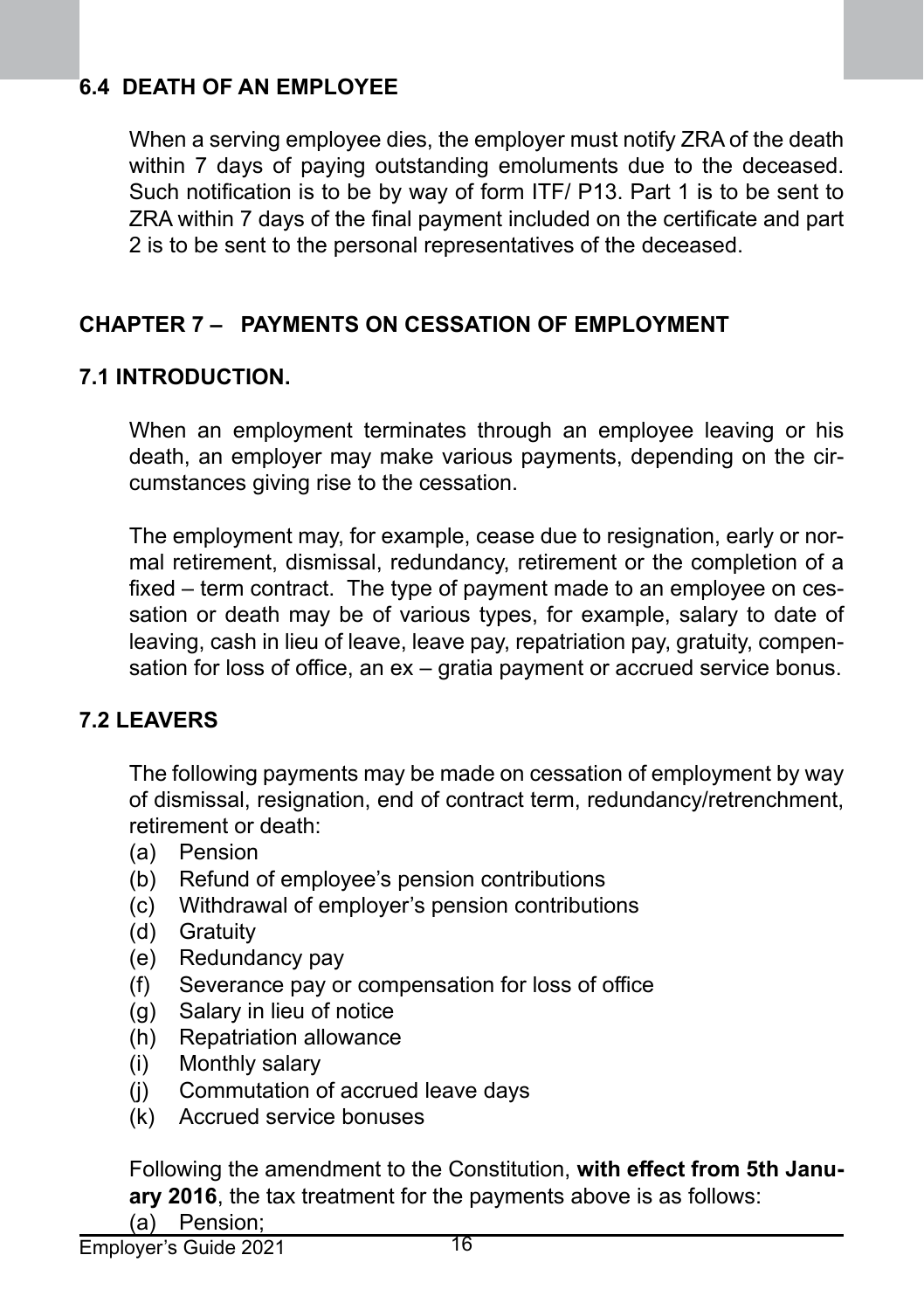- (b) Refund of employee's pension contributions;
- (c) Withdrawal of employer's pension contributions
- Gratuity:
- (e) Redundancy pay;
- (f) Severance pay or compensation for loss of office;
- (g) Salary in lieu of notice; and
- (h) Repatriation allowance

*are exempt from tax* as they fall within the definition of *pension benefit*. *"Pension Benefit"* includes a pension, compensation, gratuity or similar allowance in respect of a person's service as per definition in the Constitution of Zambia (Amendment) Act No. 2 of 2016

In relation to the taxation of the pension benefit, the constitution provides for the following:

*188. (1) A pension benefit shall be reviewed periodically to take into account actuarial assessments.*

 *(2) A pension benefit shall be exempt from tax.*

*189. (1) If a pension benefit is not paid on a person's last working day, that person shall stop work but the person's name shall be retained on the payroll, until payment of the pension benefit based on the last salary received by that person while on the payroll.* 

On the other hand, the following payments are taxable under the applicable PAYE bands:

- (a) Monthly salary;
- (b) Commutation of accrued leave days; and
- (c) Accrued service bonuses

*The above payments are taxable because they are emoluments that have been earned during the course of one's employment.* 

## **7.3 TAX TREATMENT OF LUMP SUM PAYMENTS MADE ON MEDICAL DISCHARGE**

Where the employer, on advice from a registered medical practitioner or medical institution, determines that an employee is permanently incapable of discharging his/her duties through infirmity of mind or body, the employer may terminate the services of an employee.

*A lump sum payment made to an employee on termination of employment on medical grounds is exempt from tax.*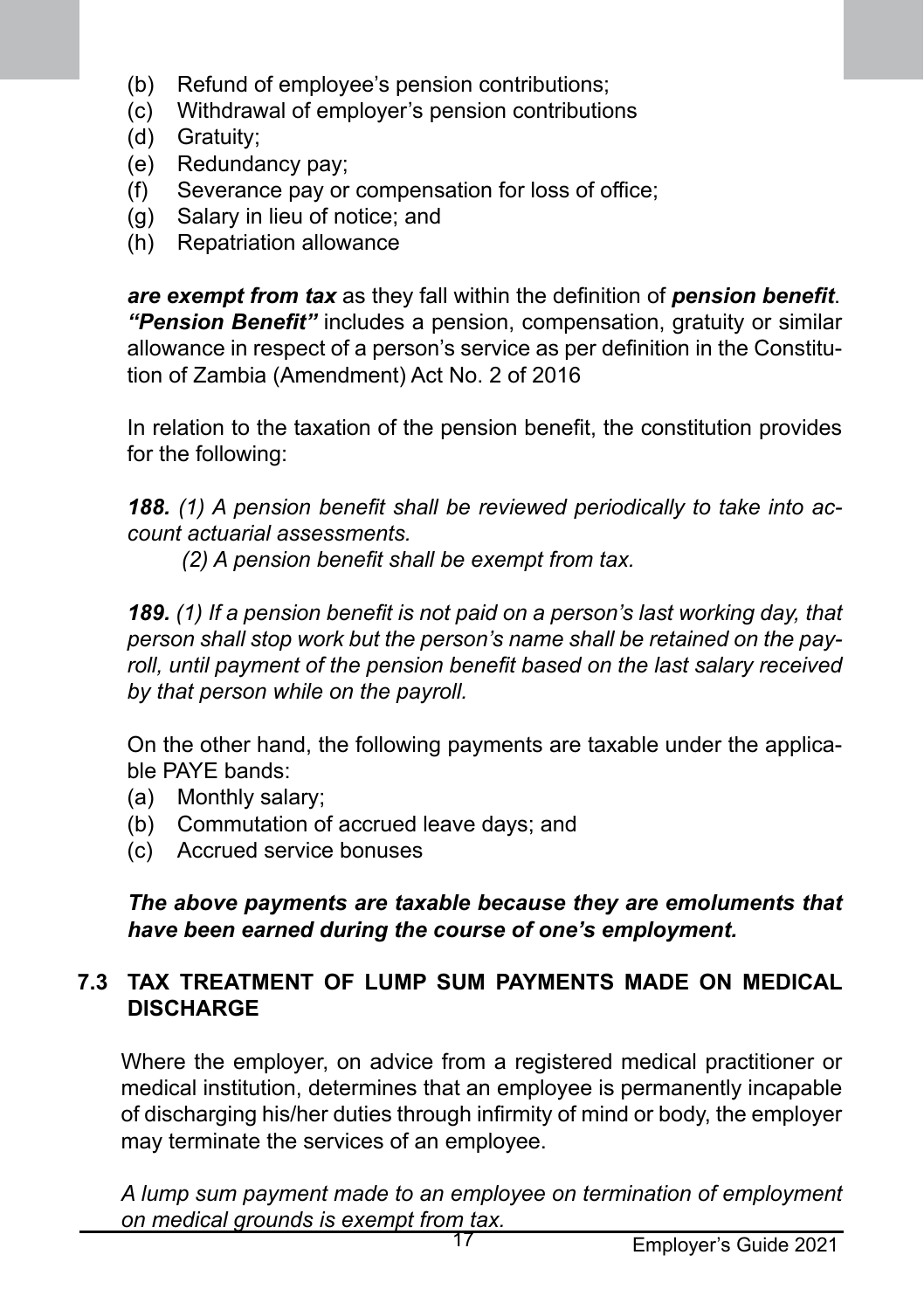## **CHAPTER 8 DEDUCTION AND REMITTANCE OF TAX**

## **8.1 DEDUCTION OF TAX**

Employers are obliged to deduct tax from emoluments paid to an employee or repay tax to an employee in accordance with the appropriate tax tables.

In calculating tax to be deducted or repaid, the employer has to take the gross emoluments as the chargeable emoluments. Chargeable emoluments are defined in Regulation 2. It should be noted that it is no longer necessary to exclude part of pension contributions (Allowable pension contribution) before arriving at the chargeable emoluments.

*In case of casual employees, tax is to be deducted in accordance with the daily tax tables. These are not cumulative so there is no question of making a refund to a casual employee.*

### **8.2 DATE OF PAYMENT**

Deduction of PAYE is to be made on the payment of emoluments, irrespective of the period over which those emoluments were earned, even if they were wholly or partially earned in the previous charge year.

Normally determining the date of payment of emoluments presents no difficulty and will usually be the employee's payday.

However, in some circumstances, determining the date of payment may not be so straight forward so the PAYE Regulations contain rules to establish the payment date.

*The main rule is that emoluments are paid when received by a person within Section 5 of the Income Tax Act. This means that emoluments are received by a person when "paid, given or granted to him, or it accrues to him or in his favour, or it is in any way due to him or held to his order or on his behalf, or it is in any way disposed of according to his order or in his favour."*

Problems in determining the payment date of emoluments usually arise in relation to amounts paid to or credited to the loan or current accounts of directors of limited companies. In these cases, the date of payment is the earliest of:-

The payment date given by S.5 ITA, as described above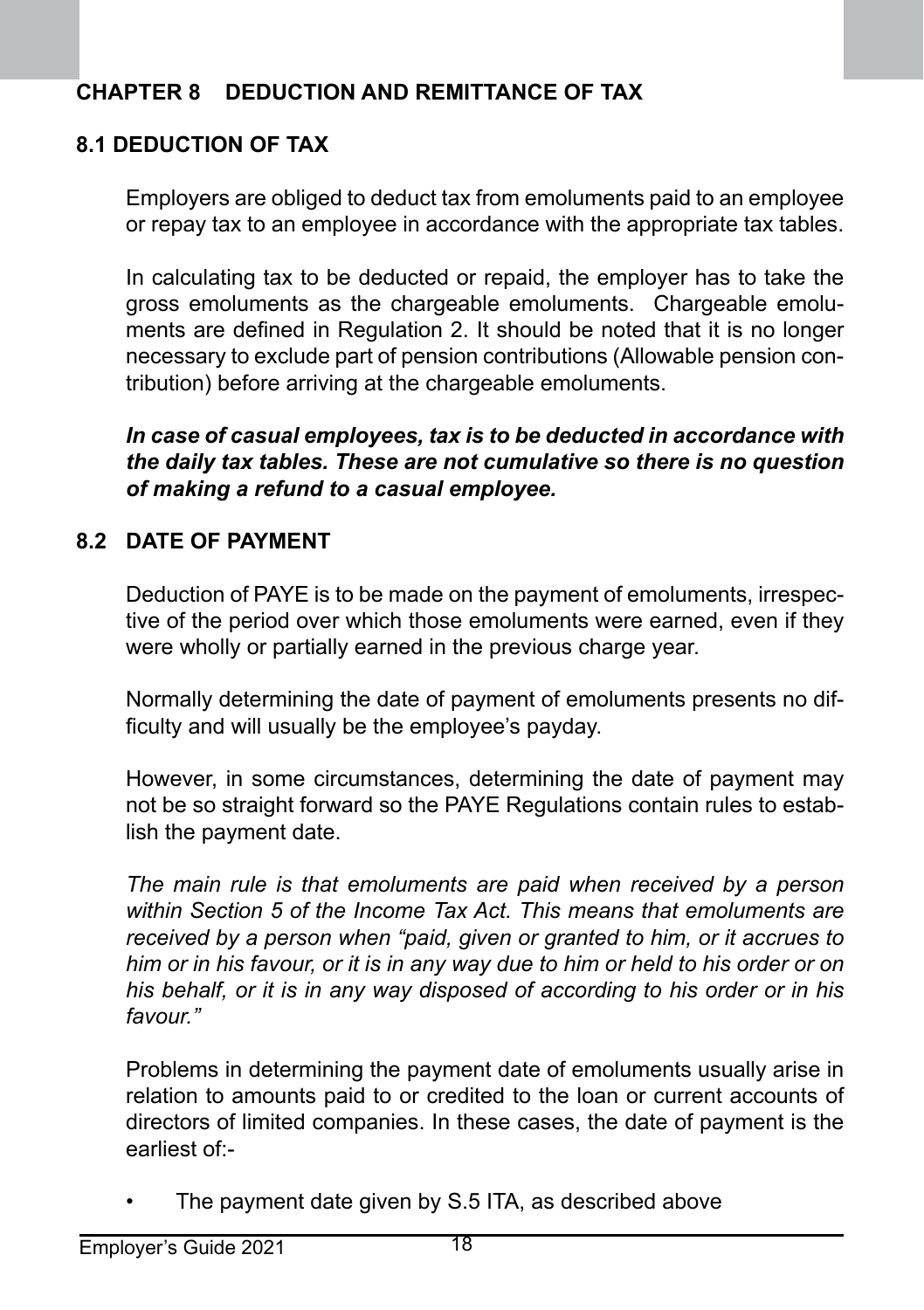- The time when a payment on account of income is credited in the company's account or records
- The time when the period ends, or the amount is determined, where the emoluments are for a certain period.

## **8.3 PAYSLIPS**

When emoluments are paid, the employer is obliged to notify the employee in writing of the total emoluments paid on that date and the total tax deducted from the emoluments.

## **8.4 REMITTANCE OF TAX**

PAYE deducted by an employer ( less any refunds) and Skills development Levy must be remitted to ZRA, within 10 days of the end of the income tax month (Income Tax (Amendment) Act No. 45 of 2016). ZRA will issue a receipt upon payment.

## **8.5 REFUNDS EXCEEDING DEDUCTIONS AND EXCESS DEDUCTIONS**

Where, for any income tax month, repayments exceed deductions, the excess should be deducted from subsequent month's remittances. If it is not possible to wholly recover an excess deduction from subsequent remittances, ZRA will, on application, repay the excess.

If, exceptionally, an employer remits more tax than actually deducted from employees, tax may be deducted from subsequent remittances.

## **8.6 ASSESSMENT OF EMPLOYEE**

The operation of the PAYE system does not prohibit ZRA assessing employees on income that has been subject to deduction of tax.

If tax payable on an assessment raised on an employee is less than the PAYE tax deducted, the excess will be repaid to the employee.

If tax payable on an assessment on an employee is more than the PAYE tax deducted by the employer, the employer will be required to pay the excess.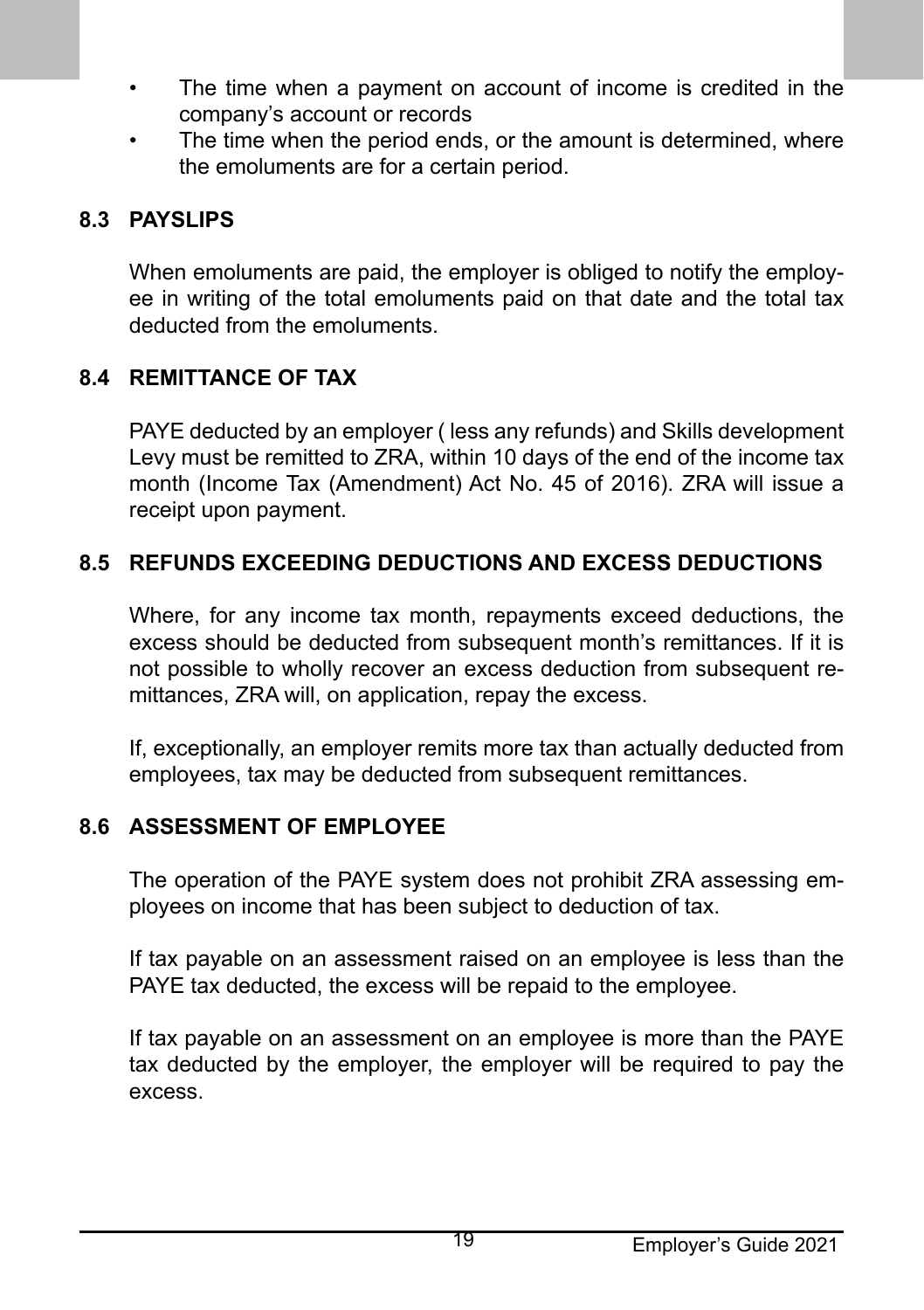# **CHAPTER 9 – PAYE FAILURES AND LATE REMITTANCES**

#### **9.1 PAYE FAILURES**

Where an employer fails to make a return or to remit tax, ZRA may estimate the tax the employer is required to remit and issue a notice requiring payment of that amount or issue a notice requiring the employer to submit a default return.

The employer is obliged to comply with a notice of estimated assessment and to pay an estimated amount of tax or to make a default return within 14 days of the date of notice.

Notices under these Regulations are used by ZRA to rectify incorrect deduction of tax and failure to operate PAYE and non or partial remittance of tax due.

Where an employer **under – deducts** PAYE which is subsequently recovered by ZRA from the employer, it is up to the employer to make recovery from the employee.

#### **9.2 LATE SUBMISSIONS**

Under Section 71(3) of the ITA, a penalty of 5% of tax unpaid for each month or part thereof is charged for the period that the tax remains unpaid. In addition, interest under Section 78A of the ITA, is payable from the due date to the date of payment and is charged at the Bank of Zambia discount rate plus 2%. The normal remittance date for PAYE is the 10th of the month following deduction. Payments made after the 10th will be regarded as late and will attract interest and penalties.

#### **9.3 FRAUD, WILFUL DEFAULT OR NEGLIGENCE**

If there is a loss of tax due to fraud, willful default or negligence of an employer, the employer may be liable to penalties under Section 100 of the ITA, amounting to 52.5%, 35% or 17.5% respectively of the omitted income.

#### **CHAPTER 10 – RECORDS AND INSPECTIONS**

#### **10.1 RECORDS**

Employers must keep all records required to be maintained under these Regulations for 6 years after the charge year to which they relate.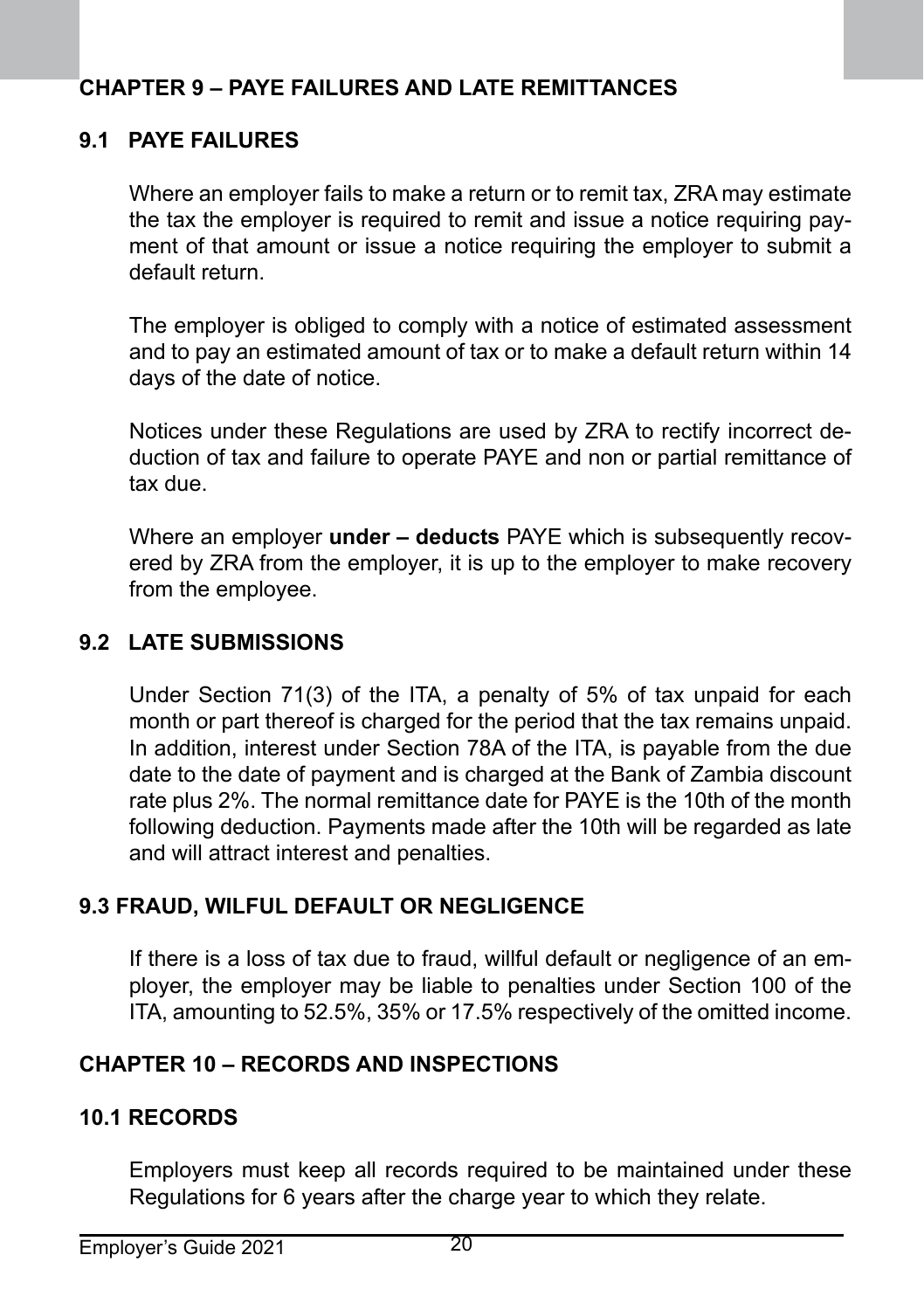## **10.2 INSPECTION**

Employers must produce on request by a ZRA officer:-

- Wages sheets
- Documents or records relating to:-
	- The calculation or payment of emoluments in respect of any specified period; or
	- The deduction of tax; and
	- Such other documents or records specified by ZRA.

If computer records are maintained, the employer must give ZRA reasonable access to the computer and where ZRA asks for a copy of the records or documents, the employer must provide such.

ZRA may issue a notice requiring an employer to submit, within 21 days or longer, PAYE records for specified employees for current or any of the last preceding 6 years. If ZRA reasonably suspects fraud, PAYE records for earlier years may also be required.

## 1**1 – SPECIAL CASES.**

## **11.1 SUCCESSION AND EMPLOYER'S DEATH.**

If an employer's undertaking is transferred to another employer, the transfer is not regarded as a change of employment in respect of the employees transferred. The new employer becomes liable to do anything the old employer would have been required to do under these regulations but the old employer is liable for payment of tax deductible from emoluments paid prior to the transfer.

If an employer dies, his personal representatives become responsible for doing anything the late employer was required to do under the Regulations.

#### **11.2 AGREEMENTS FOR SERVICE CHARGES (TRONCS).**

In certain industries, notably hotel and catering, arrangements exist whereby tips are shared out amongst employees by a nominated person. Such arrangements are known as a Tronc and the person responsible for distribution is the Tronc Master. The regulations deem the Tronc Master to be an employer and the distribution of tips amongst staff, including himself,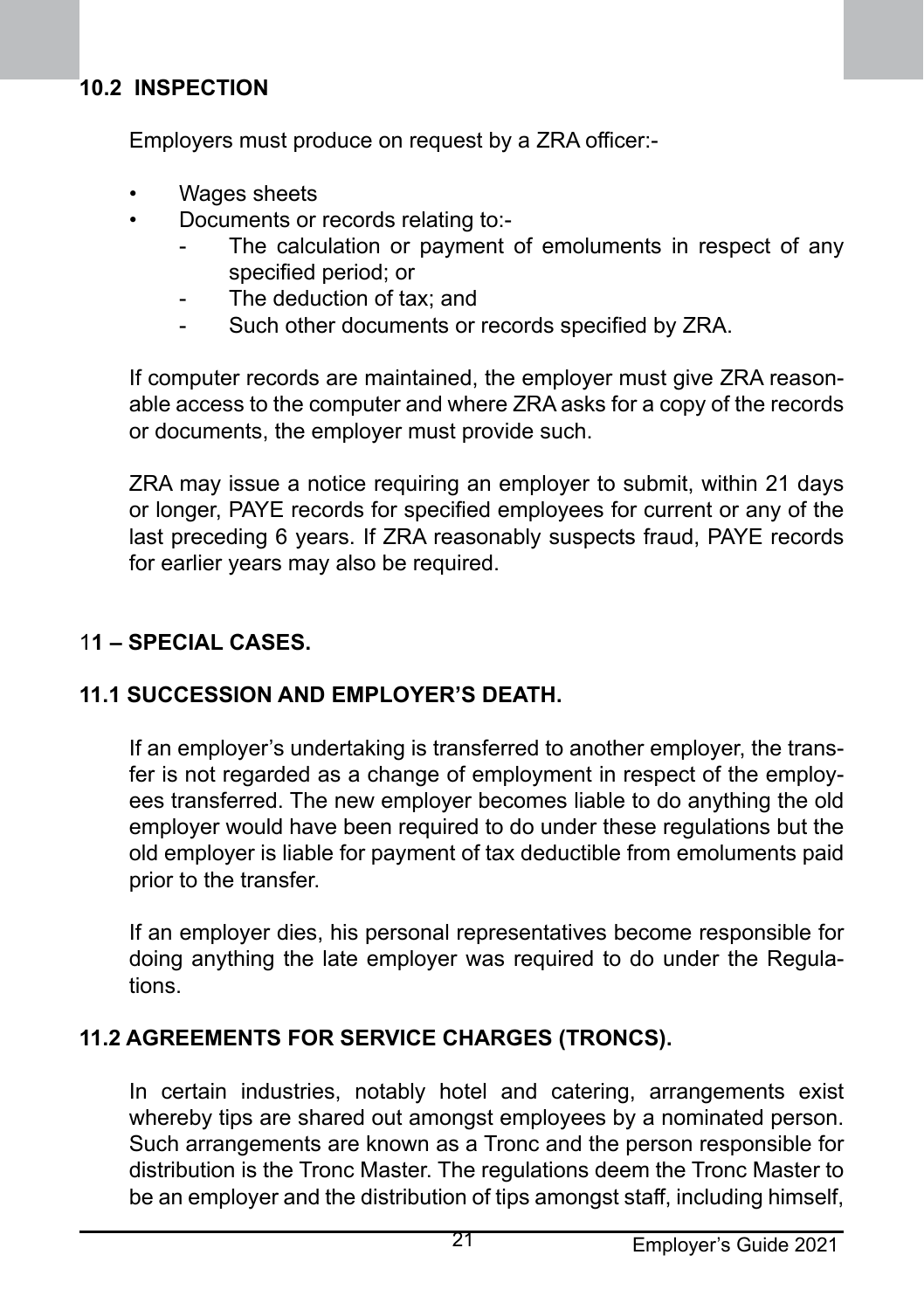to be the payment of emoluments subject to PAYE. This means the Tronc Master must operate PAYE on the amounts he distributes.

If ZRA are of the view that a Tronc Master is failing to operate PAYE then, a directive may be issued that the tips distributed should be assessed on the recipients, rather than taxed under PAYE (Reg.6).

#### **11.3 DIRECT COLLECTION/ DIRECT PAYMENTS.**

Foreign Missions and international organizations which are exempt under the Diplomatic Immunities and Privileges Act are not obliged to operate PAYE in respect of payments to locally recruited staff. Such payments are however, subject to Zambian Tax and the regulations provide that in such cases the employee is to be treated as his own employer (Reg. 30). Such arrangements are known as Direct Collection (DC) cases because the tax is collected directly from the employee.

Further, approved donors and persons covered under Diplomatic Immunities and privileges Act are exempt from paying skills development levy.

## **11.4 EMPLOYERS WITH A NUMBER OF PAYING POINTS.**

Employers who have a number of branches and who pay emoluments from each branch, rather than from a central office, may keep PAYE records at the place from which the emoluments are paid, rather than at their Head Office<sup>.</sup>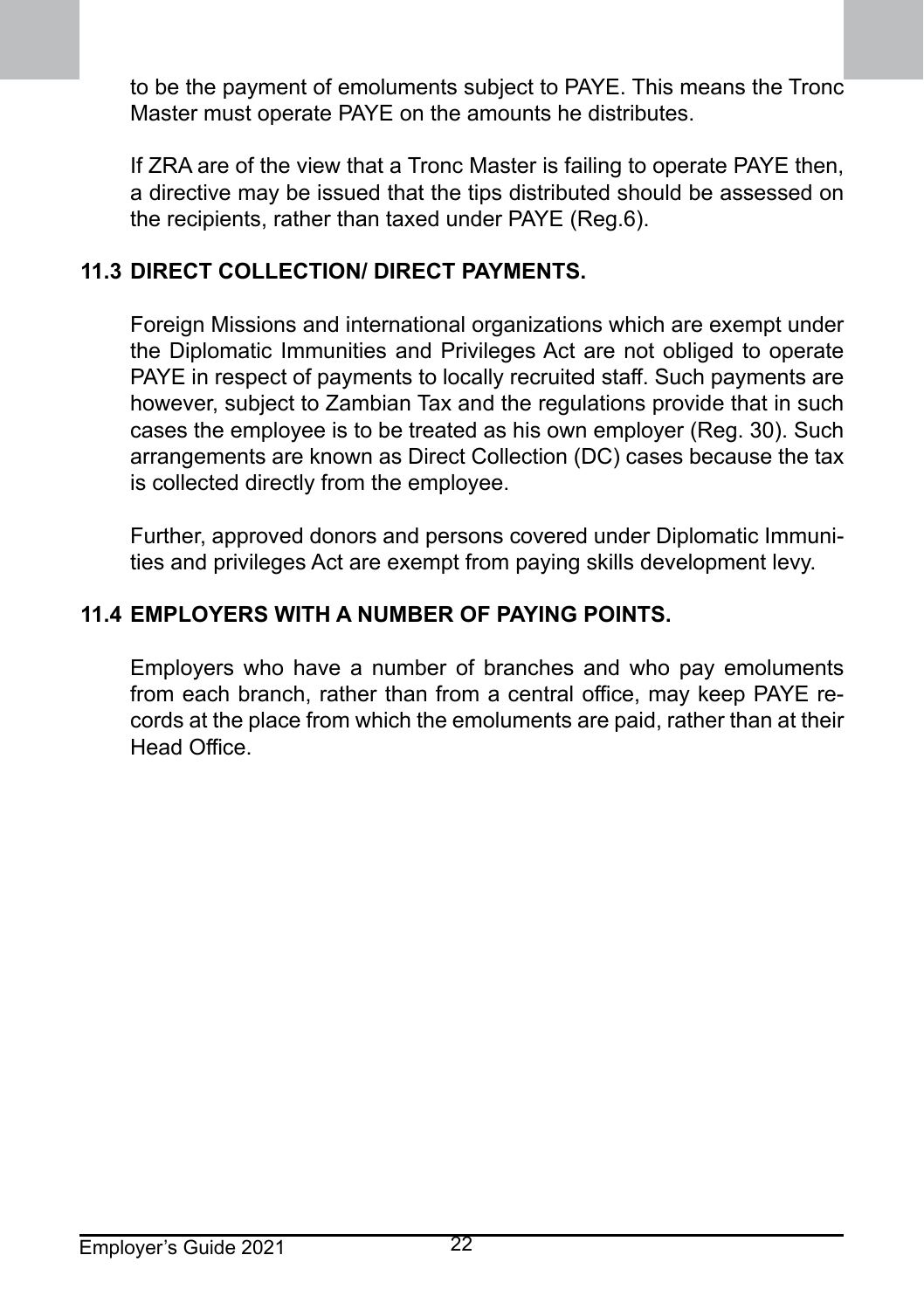# **APPENDIX 1**

# **INCOME TAX CALENDER MONTH BY MONTH**

| <b>MONTH</b> | <b>PERIOD COVERED</b><br><b>(BOTH DATES</b><br><b>INCLUSIVE)</b> |          | <b>MONTH</b> | <b>PERIOD COVERED</b><br>(BOTH DATES INCLUSIVE) |          |
|--------------|------------------------------------------------------------------|----------|--------------|-------------------------------------------------|----------|
|              | <b>JANUARY</b>                                                   | $1 - 31$ | 7.           | JULY                                            | $1 - 31$ |
| 2.           | <b>FEBRUARY</b>                                                  | $1-28$   | 8.           | <b>AUGUST</b>                                   | $1 - 31$ |
| 3.           | <b>MARCH</b>                                                     | $1 - 31$ | 9.           | <b>SEPTEMBER</b>                                | $1 - 30$ |
| 4.           | APRIL                                                            | $1 - 30$ | 10.          | <b>OCTOBER</b>                                  | $1 - 31$ |
| 5.           | MAY                                                              | $1 - 31$ | 11.          | <b>NOVEMBER</b>                                 | $1 - 30$ |
| 6.           | <b>JUNE</b>                                                      | $1 - 30$ | 12.          | <b>DECEMBER</b>                                 | 1-31     |